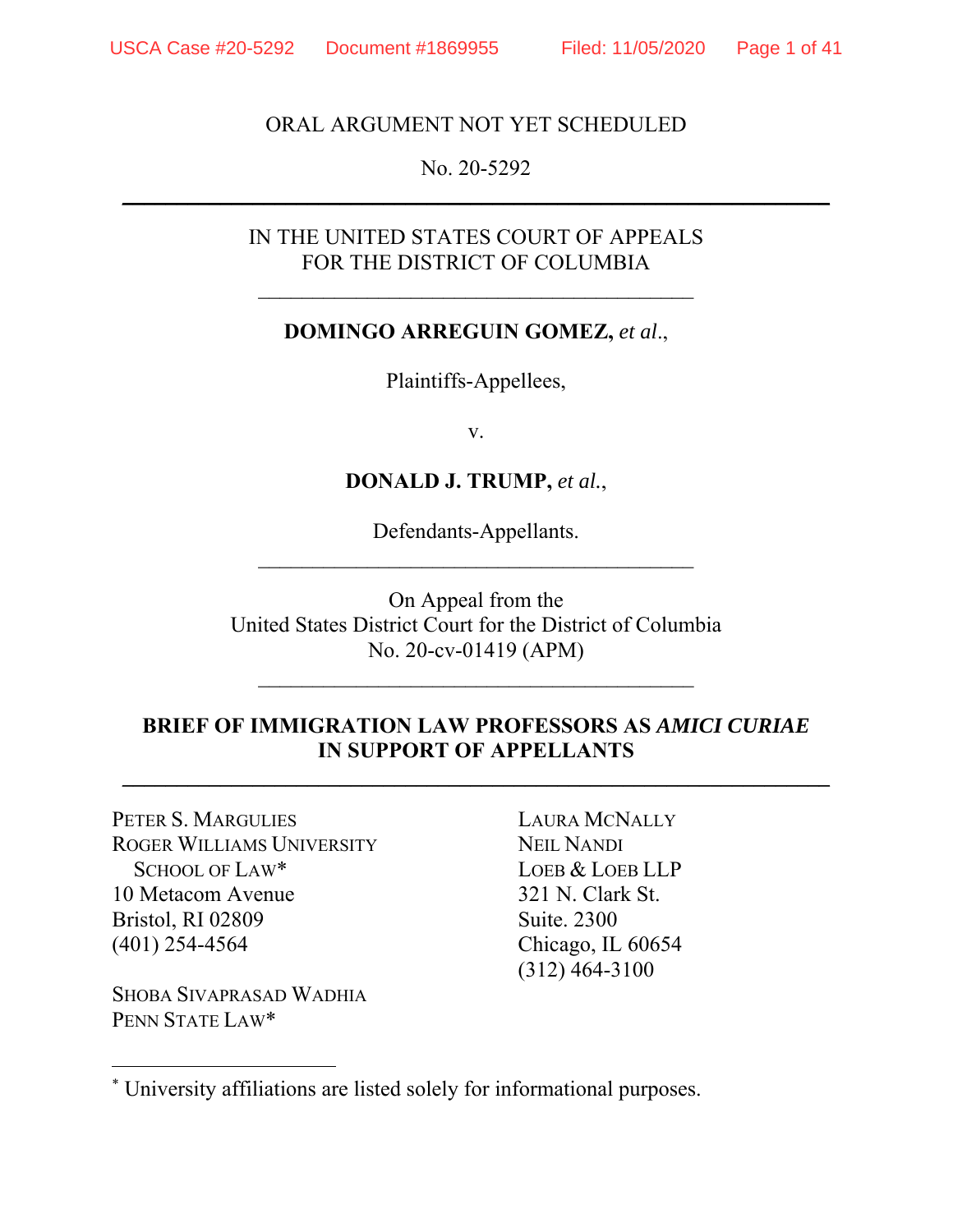$\mathcal{L}_\text{max}$  , and the contract of the contract of the contract of the contract of the contract of the contract of

252E Lewis Katz Building University Park, PA 16802  $(814) 865 - 3823$ 

November 5, 2020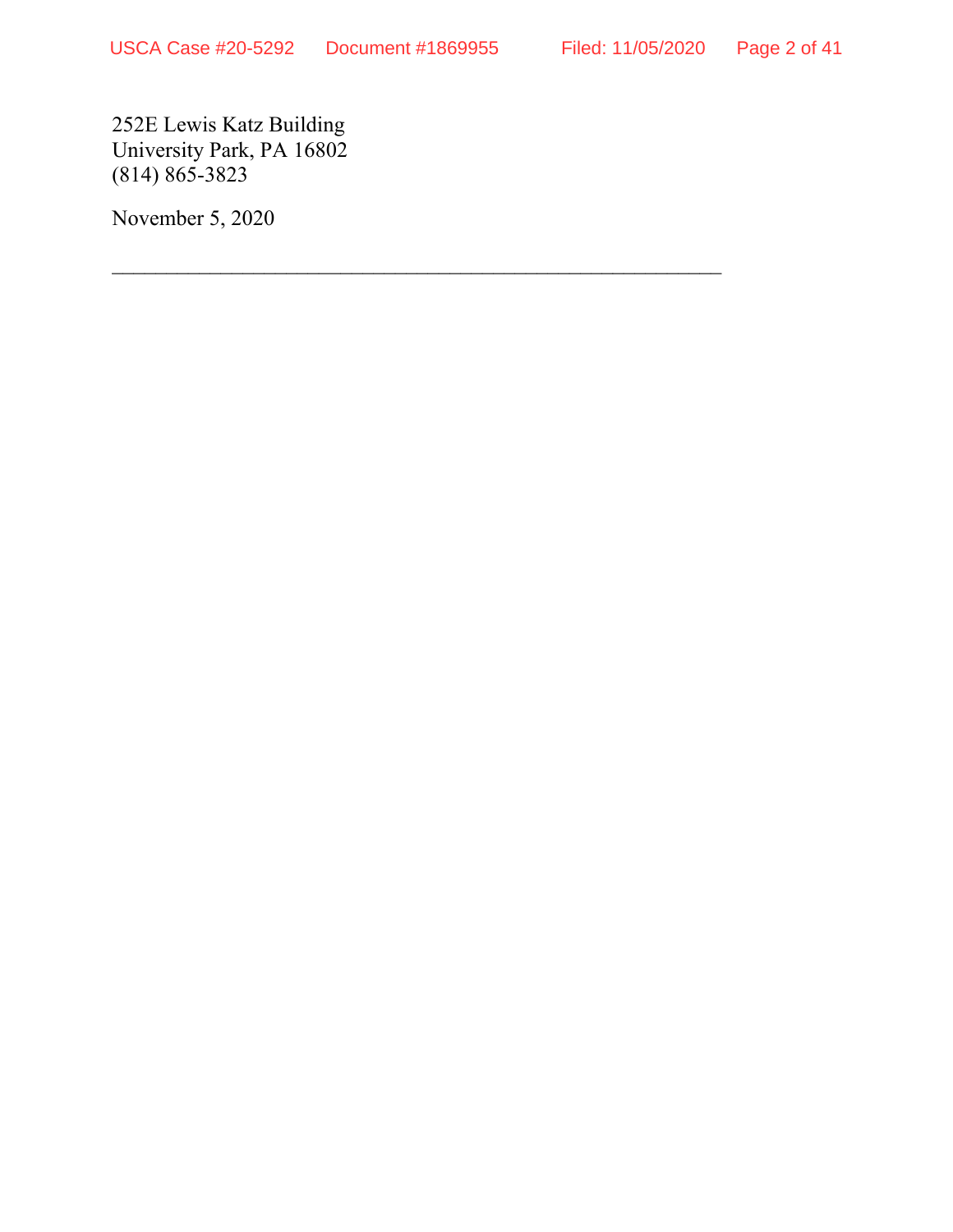### **CERTIFICATE AS TO PARTIES, RULINGS, AND RELATED CASES**

Pursuant to D.C. Circuit Rule 28(a)(1) *amici curiae* Immigration Law

Professors hereby certify as follows:

## **(A) Parties and Amici.**

All parties, intervenors, and *amici* appearing before the district court and in

this court are listed in the Brief for Appellants.

## **(B) Rulings Under Review.**

References to the ruling at issue appear in the Brief for Appellants.

## **(C) Related Cases.**

*Amici* adopt the statement of related cases appearing in the Brief for

Appellants.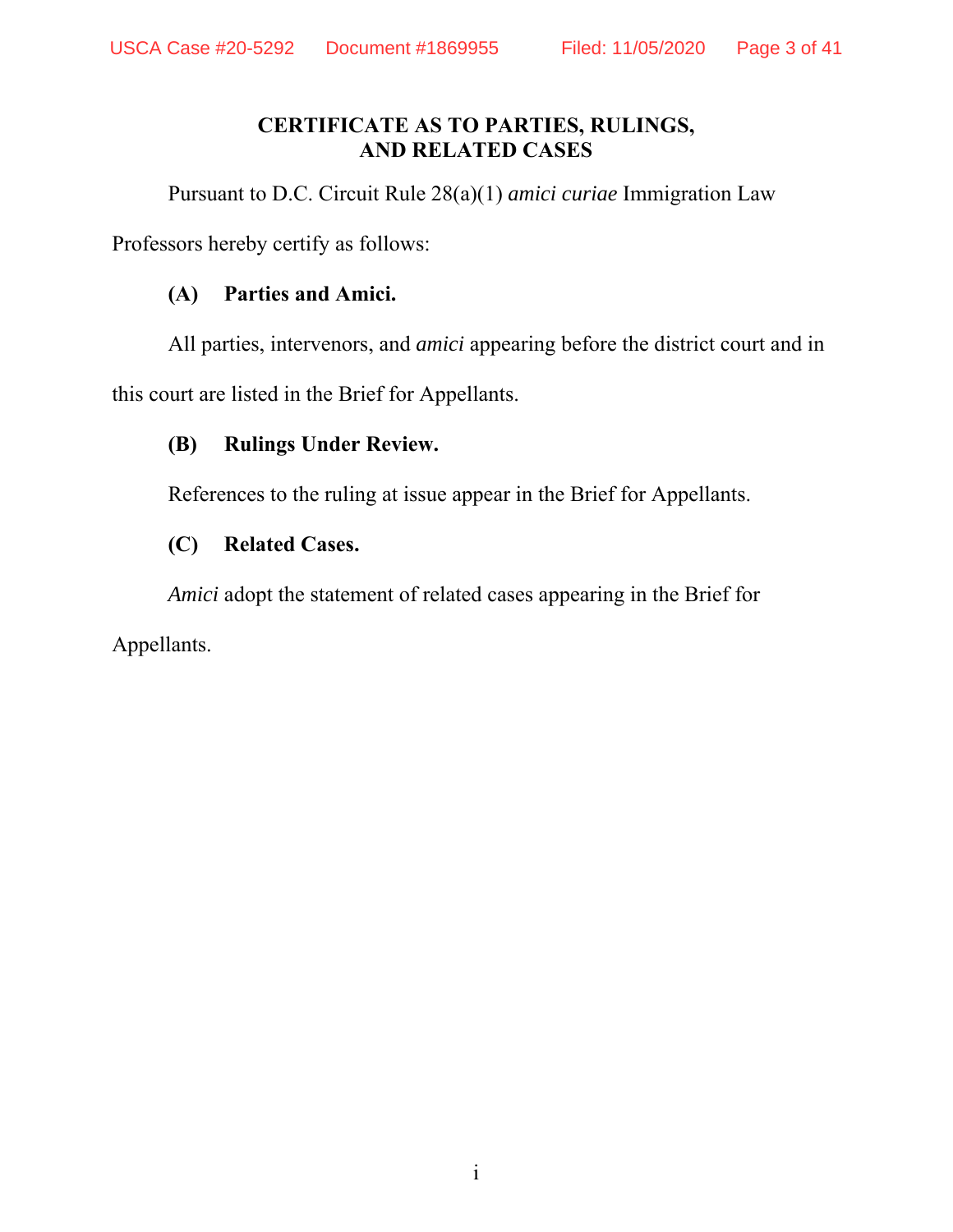## **CERTIFICATE OF COUNSEL PURSUANT TO D.C. CIRCUIT RULE 29(d)**

Pursuant to D.C. Circuit Rule 29(d), *amici curiae* Immigration Law Professors hereby certify that the filing of this brief separately from other *amici* is necessary because of the specialized perspective in this brief, which focuses on the history of Executive Proclamations under 8 U.S.C. § 1182(f) and the lack of deference the current Proclamation warrants based on that history. *Amici curiae* Immigration Law Professors believe that they are the only *amici* addressing those topics. *Amici curiae* Immigration Law Professors have spoken to Global Labor Justice-International Labor Rights Forum, the only other *amicus* of which they are aware, and the briefs of these *amici* seem to address distinct issues with no overlap.

November 5, 2020 /s/ Laura McNally Laura McNally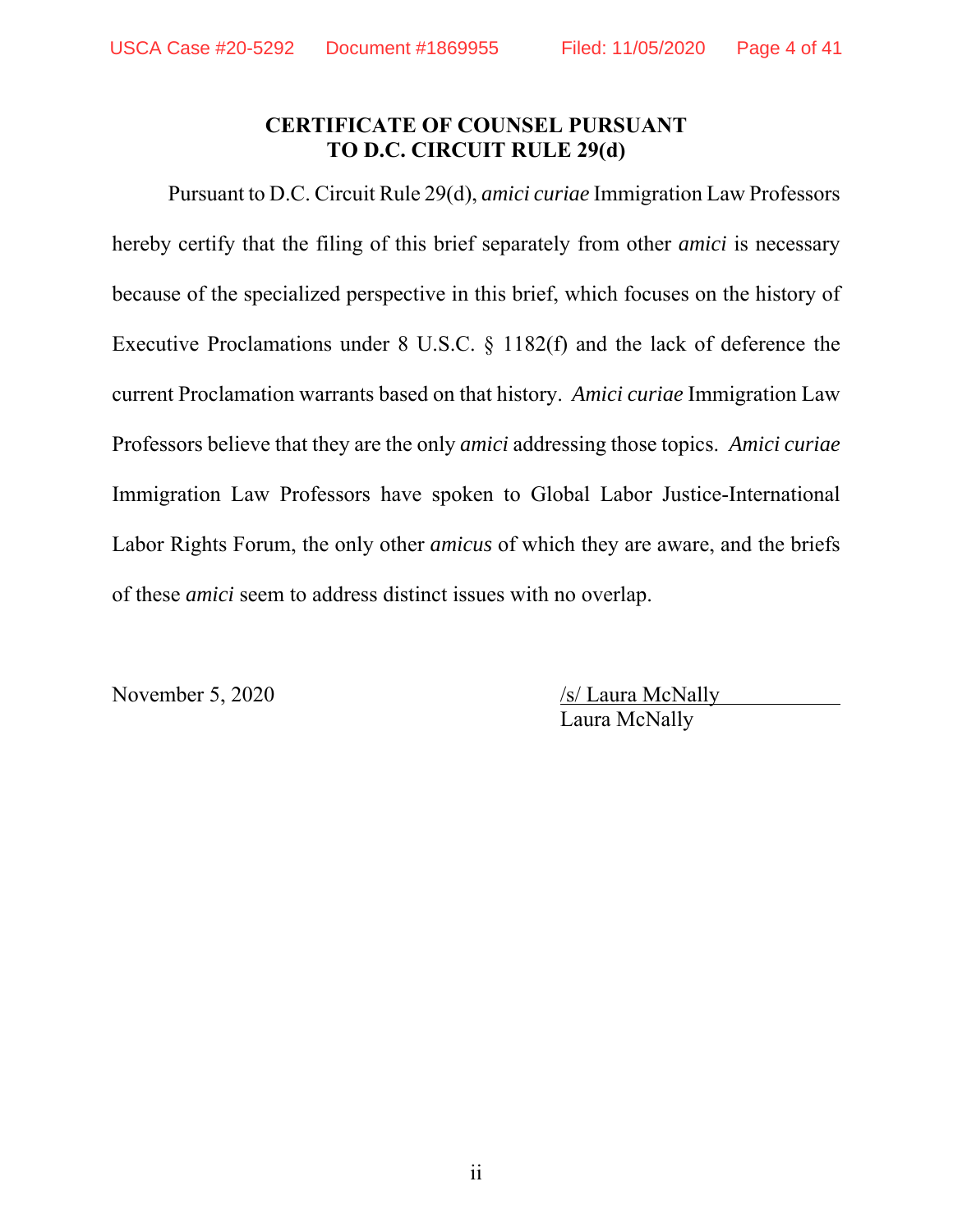## **TABLE OF CONTENTS**

## **Page**

|                |                                                            | CERTIFICATE AS TO PARTIES, RULINGS, AND RELATED CASES           |  |
|----------------|------------------------------------------------------------|-----------------------------------------------------------------|--|
|                |                                                            | CERTIFICATE OF COUNSEL PURSUANT TO D.C. CIRCUIT RULE            |  |
|                |                                                            |                                                                 |  |
|                |                                                            |                                                                 |  |
|                |                                                            |                                                                 |  |
|                |                                                            |                                                                 |  |
|                |                                                            |                                                                 |  |
|                |                                                            |                                                                 |  |
| $\mathbf{I}$ . |                                                            | Past § 1182(f) Practice Has Entailed a Nexus With Foreign       |  |
|                | $\mathsf{A}.$                                              |                                                                 |  |
|                | <b>B.</b>                                                  | Proclamations Reflecting Cooperation With Foreign               |  |
|                | $\mathcal{C}$ .                                            | The Enjoined Health Insurance Proclamation and the              |  |
| II.            | A Comprehensive List of Proclamations and Their Respective |                                                                 |  |
| Ш.             |                                                            | Proclamation 10052 Has No Cooperative or Retaliatory Element 25 |  |
|                |                                                            |                                                                 |  |
|                |                                                            |                                                                 |  |
|                |                                                            |                                                                 |  |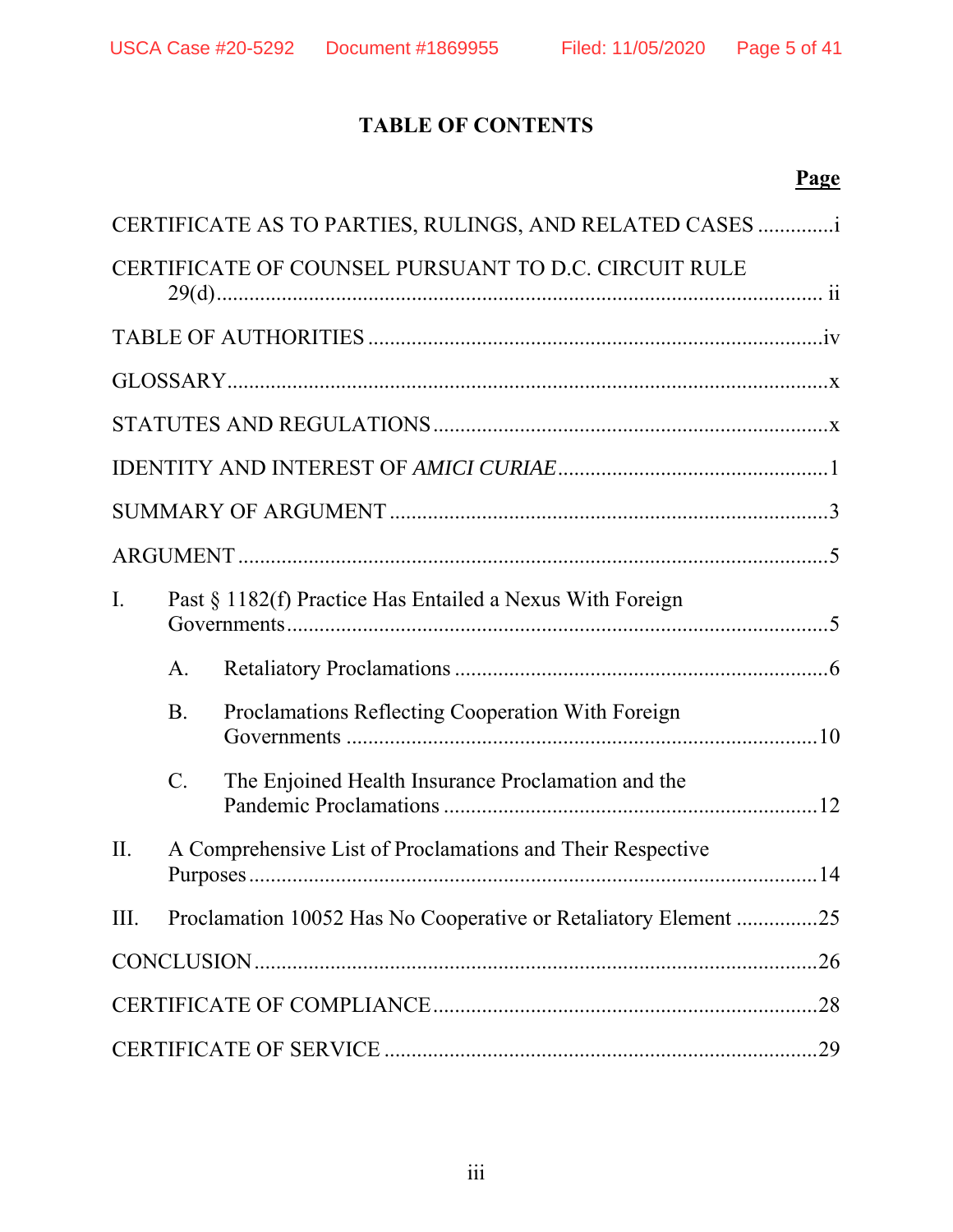## **TABLE OF AUTHORITIES**

|  | Page(s) |
|--|---------|
|--|---------|

## **Federal Cases**

-

| Abourezk v. Reagan,                                                                                                          |  |
|------------------------------------------------------------------------------------------------------------------------------|--|
| Doe v. Trump,                                                                                                                |  |
| East Bay Sanctuary Covenant v. Trump,                                                                                        |  |
| Gomez v. Trump,<br>No. 20-cv-1419, 2020 U.S. Dist. LEXIS 163352 (D.D.C. Sept. 4, 2020) 26                                    |  |
| Holder v. Humanitarian Law Project,                                                                                          |  |
| Nat'l Assoc. of Mfrs. v. U.S. Dep't of Homeland Sec.,<br>No. 20-cv-4887-JSW, 2020 U.S. Dist. LEXIS 182267 (N.D. Cal. Oct. 1, |  |
| O.A. v. Trump,                                                                                                               |  |
| Sale v. Haitian Centers Council, Inc.,                                                                                       |  |
| <i>*Trump v. Hawaii,</i>                                                                                                     |  |
| <b>Federal Statutes</b>                                                                                                      |  |
|                                                                                                                              |  |
|                                                                                                                              |  |

<sup>\*</sup> Authorities upon which we chiefly rely are marked with asterisks.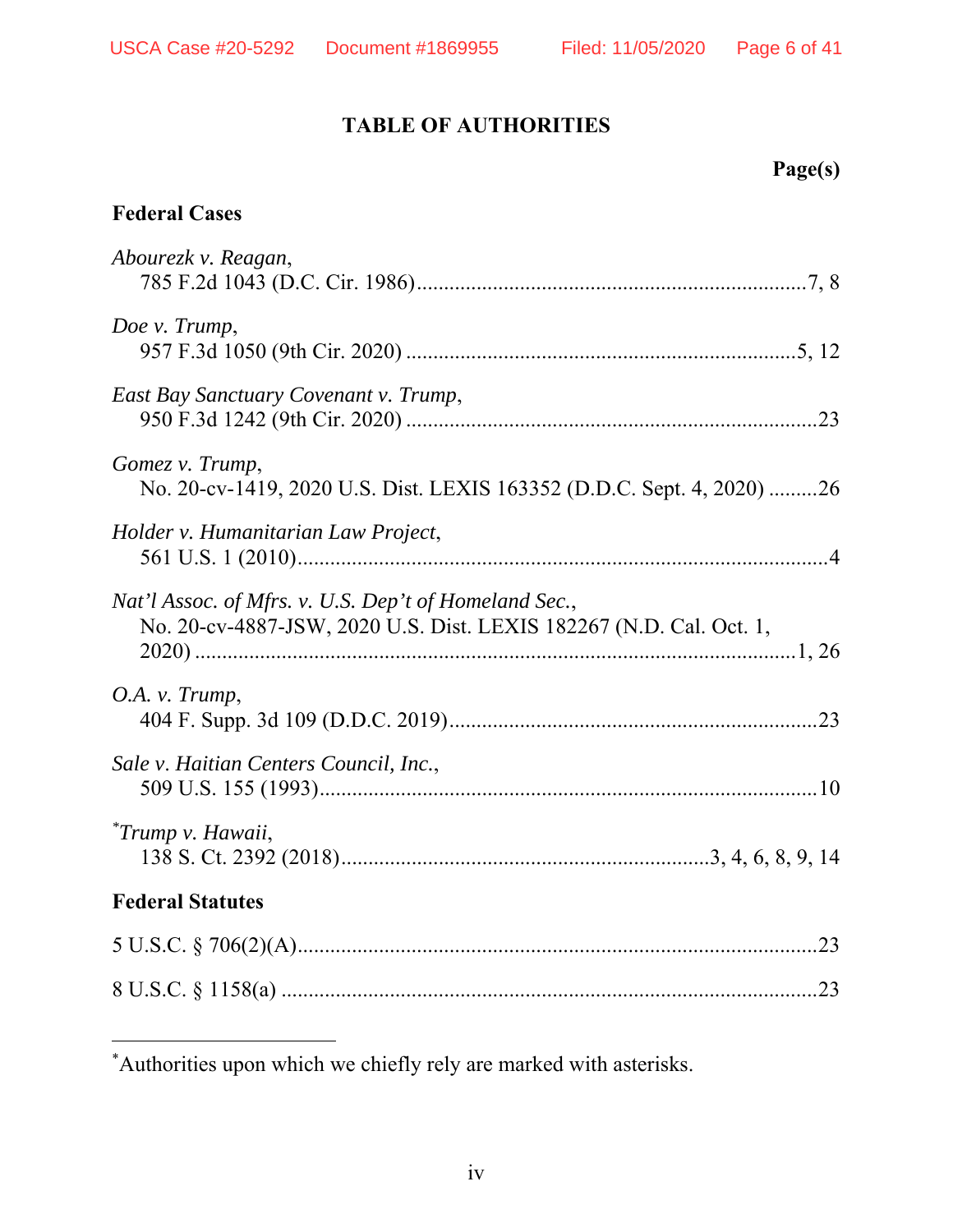# **Regulations, Proclamations, and Executive Orders**

| Executive Order No. 12172, 44 Fed. Reg. 67,947 (Nov. 26, 1979)15       |
|------------------------------------------------------------------------|
| Executive Order No. 12206, 45 Fed. Reg. 24, 101 (Apr. 7, 1980)15       |
|                                                                        |
|                                                                        |
|                                                                        |
|                                                                        |
|                                                                        |
|                                                                        |
|                                                                        |
|                                                                        |
|                                                                        |
|                                                                        |
| Executive Order No. 13685, 79 Fed. Reg. 77,357, § 3 (Dec. 19, 2015) 22 |
|                                                                        |
|                                                                        |
|                                                                        |
|                                                                        |
| Executive Order No. 13712, 80 Fed. Reg. 73,633, § 2 (Nov. 22, 2015)22  |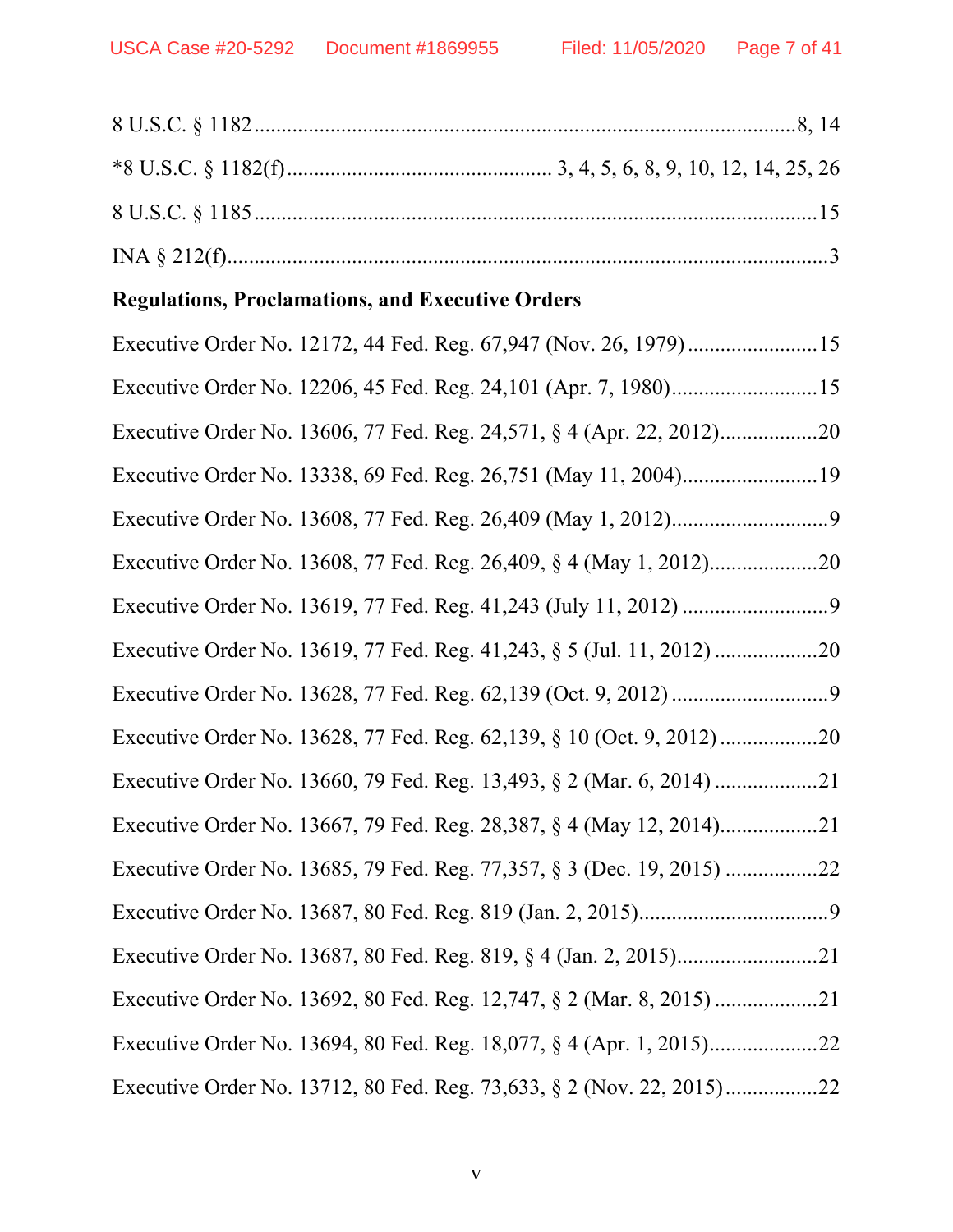| Proclamation 7452, 66 Fed. Reg. 34,775 (June 26, 2001)11, 12, 19 |
|------------------------------------------------------------------|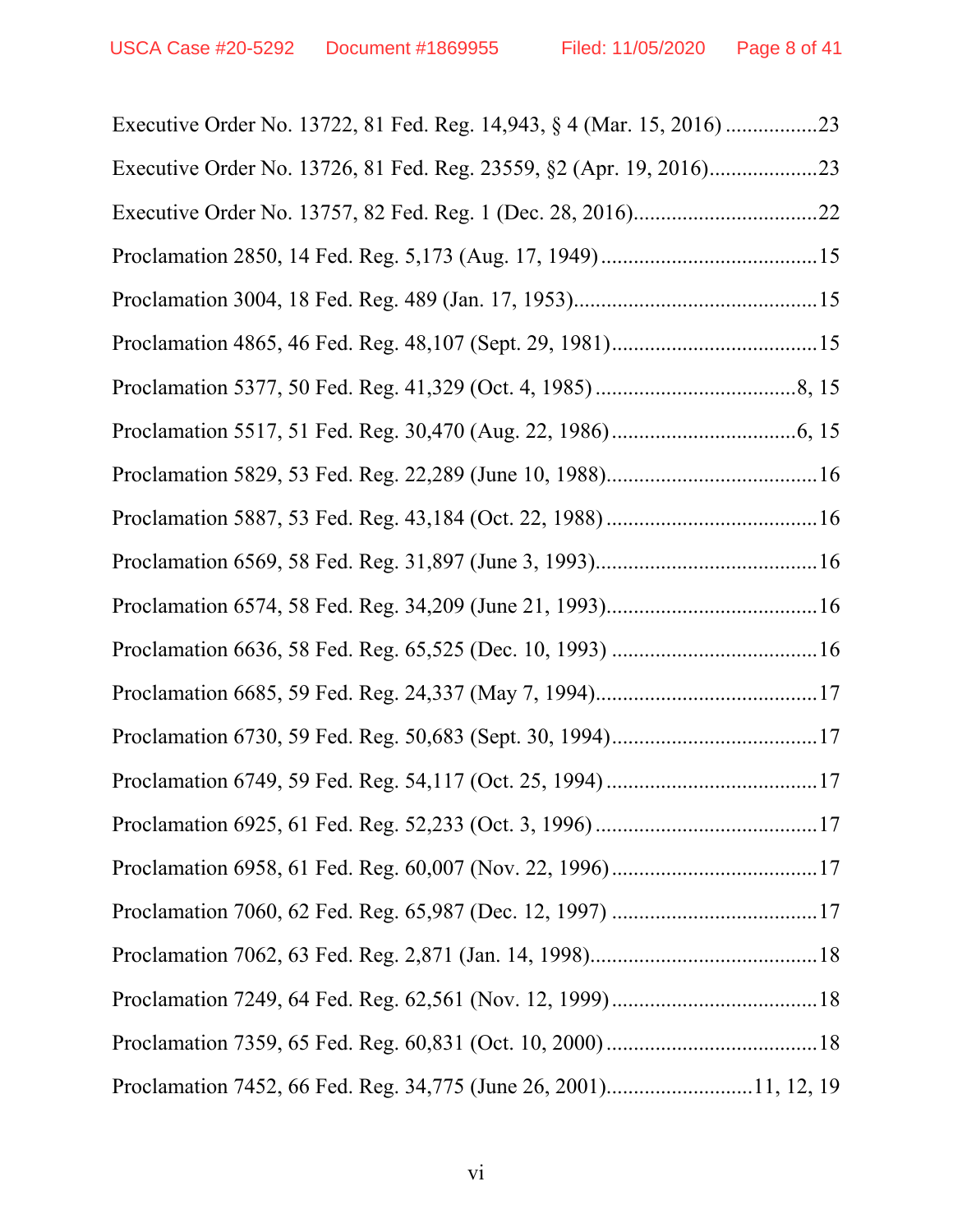|  |  | Proclamation 9945, 84 Fed. Reg. 53,991 (Oct. 9, 2019) 5, 12, 13, 24         |
|--|--|-----------------------------------------------------------------------------|
|  |  |                                                                             |
|  |  |                                                                             |
|  |  |                                                                             |
|  |  |                                                                             |
|  |  |                                                                             |
|  |  | Proclamation 10014, 85 Fed. Reg. 23,441 (Apr. 27, 2020)13, 24, 25           |
|  |  | Proclamation 10041, 85 Fed. Reg. 31,933 (May 28, 2020)13, 24                |
|  |  | Proclamation 10052, 85 Fed. Reg. 38,263 (June 25, 2020)3, 7, 13, 14, 25, 26 |
|  |  |                                                                             |
|  |  |                                                                             |

## **Other Authorities**

| Agreement on Haiti, Migrants—Interdiction, United States-Haiti,             |  |
|-----------------------------------------------------------------------------|--|
| Sept. 23, 1981, 33 U.S.T. 3559, 3560, T.I.A.S. No. 10241, 1981 U.S.T. LEXIS |  |
|                                                                             |  |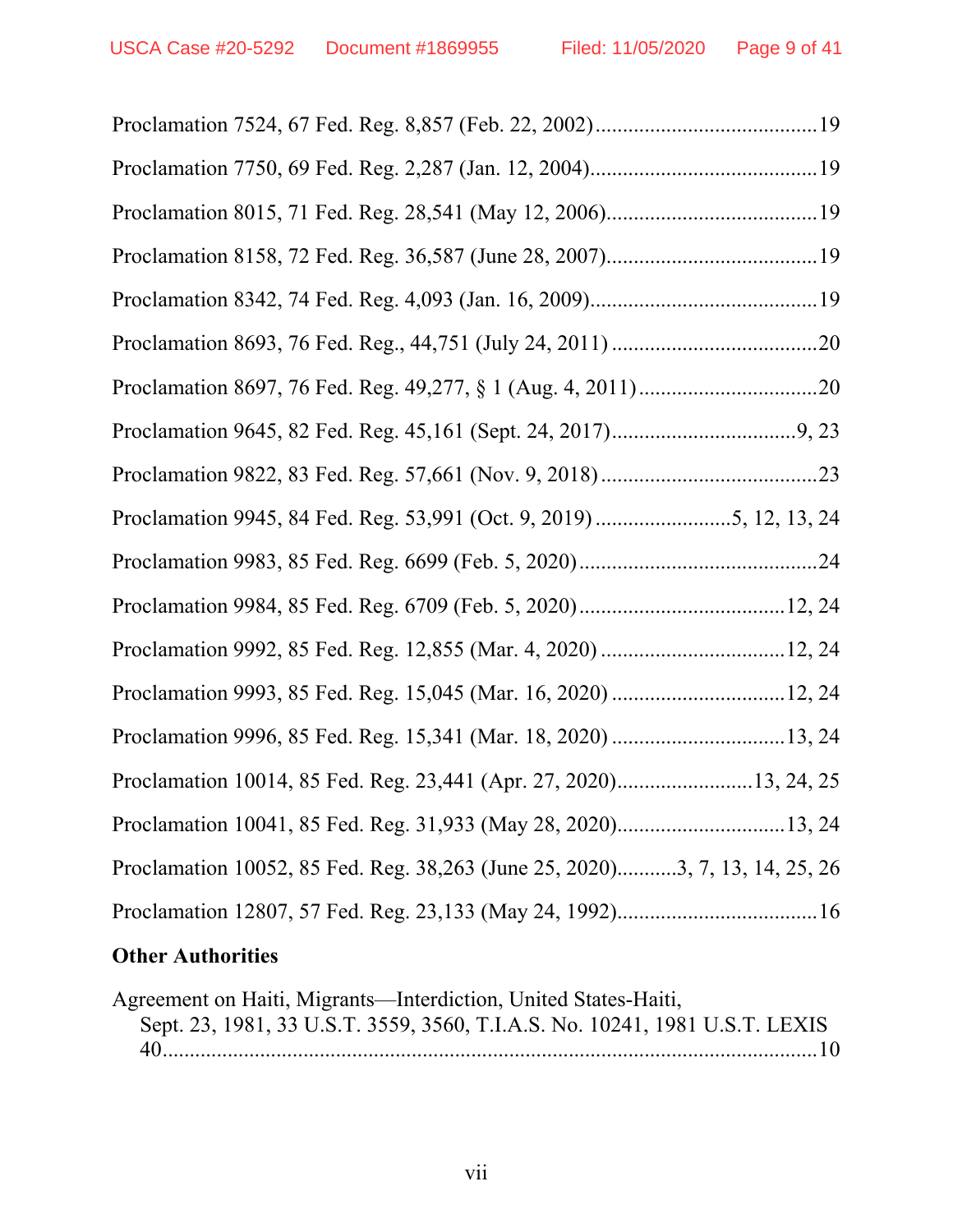| Bernard Weinraub, U.S. and Cuba Gain an Accord on Repatriation,                                                                                                |
|----------------------------------------------------------------------------------------------------------------------------------------------------------------|
| Brief of Professors of Immigration Law as Amici Curiae in Support of Plaintiffs,                                                                               |
| Brief of Professors of Immigration Law as Amici Curiae in Support of Plaintiffs,<br>East Bay Sanctuary Covenant v. Trump, No. 3:18-cv-06810-JST                |
| Brief of Amici Curiae Scholars of Immigration Law in Support of Respondents on<br>the History of the Immigration and Nationality Act, Trump v. Hawaii, No. 17- |
| Gerald M. Boyd, Reagan Acts to Tighten Trade Embargo of Cuba,                                                                                                  |
| Harold Hongju Koh & Michael J. Wishnie, The Story of Sale v. Haitian Centers<br>Council: Guantanamo and Refoulement, in HUMAN RIGHTS ADVOCACY STORIES          |
| Kate Manuel, CONG. RESEARCH SERV., R44743, EXECUTIVE AUTHORITY TO                                                                                              |
| Maryellen Fullerton, Cuban Exceptionalism: Migration and Asylum in Spain and                                                                                   |
| Peter Margulies, The Travel Ban Decision, Administrative Law, and Judicial<br>Method: Taking Statutory Context Seriously, 33 Geo. Immigr. L.J. 159 (2019).9    |
| Shoba Sivaprasad Wadhia, Banned: Immigration Enforcement in the Time of                                                                                        |
|                                                                                                                                                                |
|                                                                                                                                                                |
|                                                                                                                                                                |
|                                                                                                                                                                |
|                                                                                                                                                                |
|                                                                                                                                                                |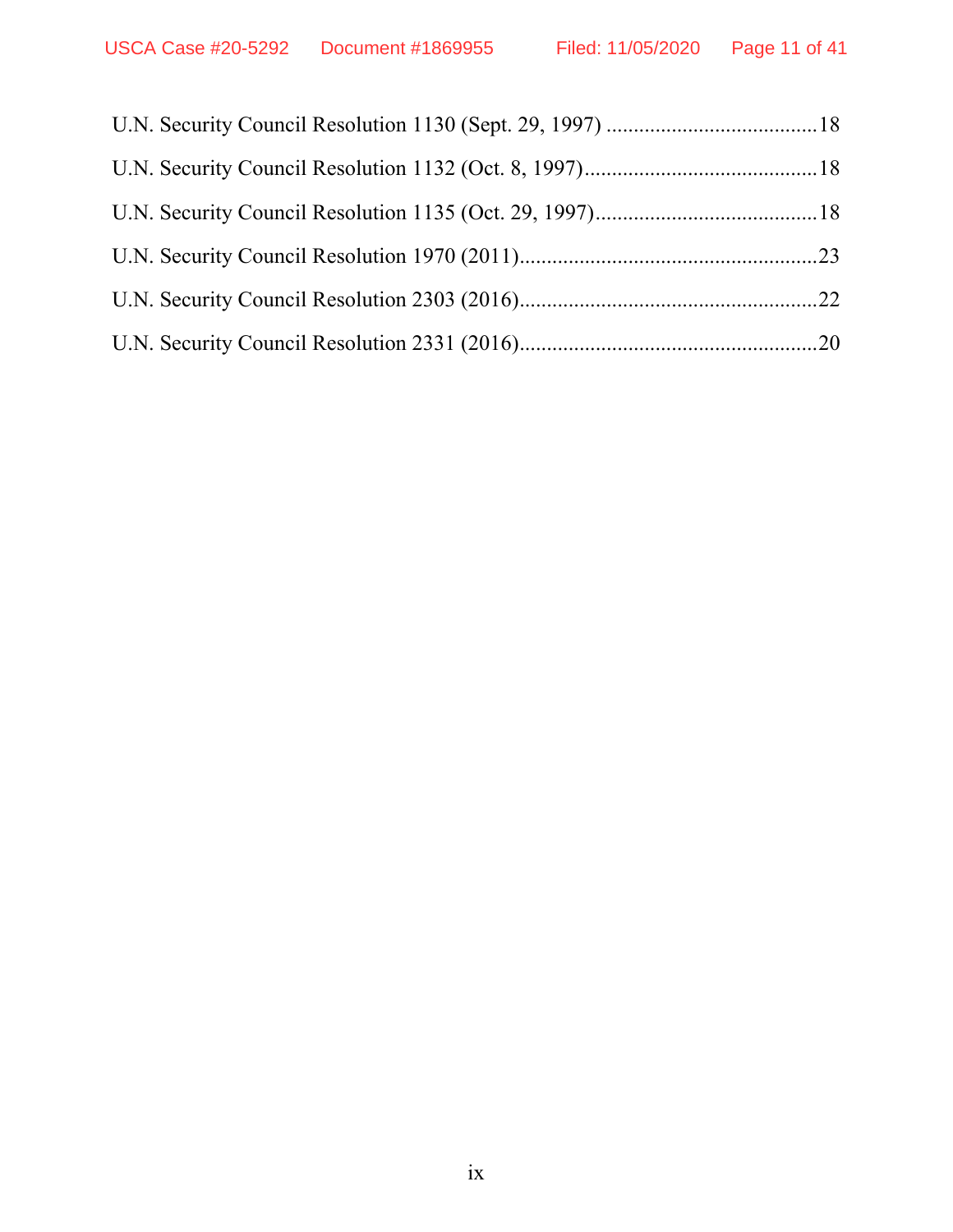## **GLOSSARY**

"INA": Immigration and Nationality Act

## **STATUTES AND REGULATIONS**

All applicable statutes, etc. are contained in the Brief for Appellants, which

recites the statutory provision involved.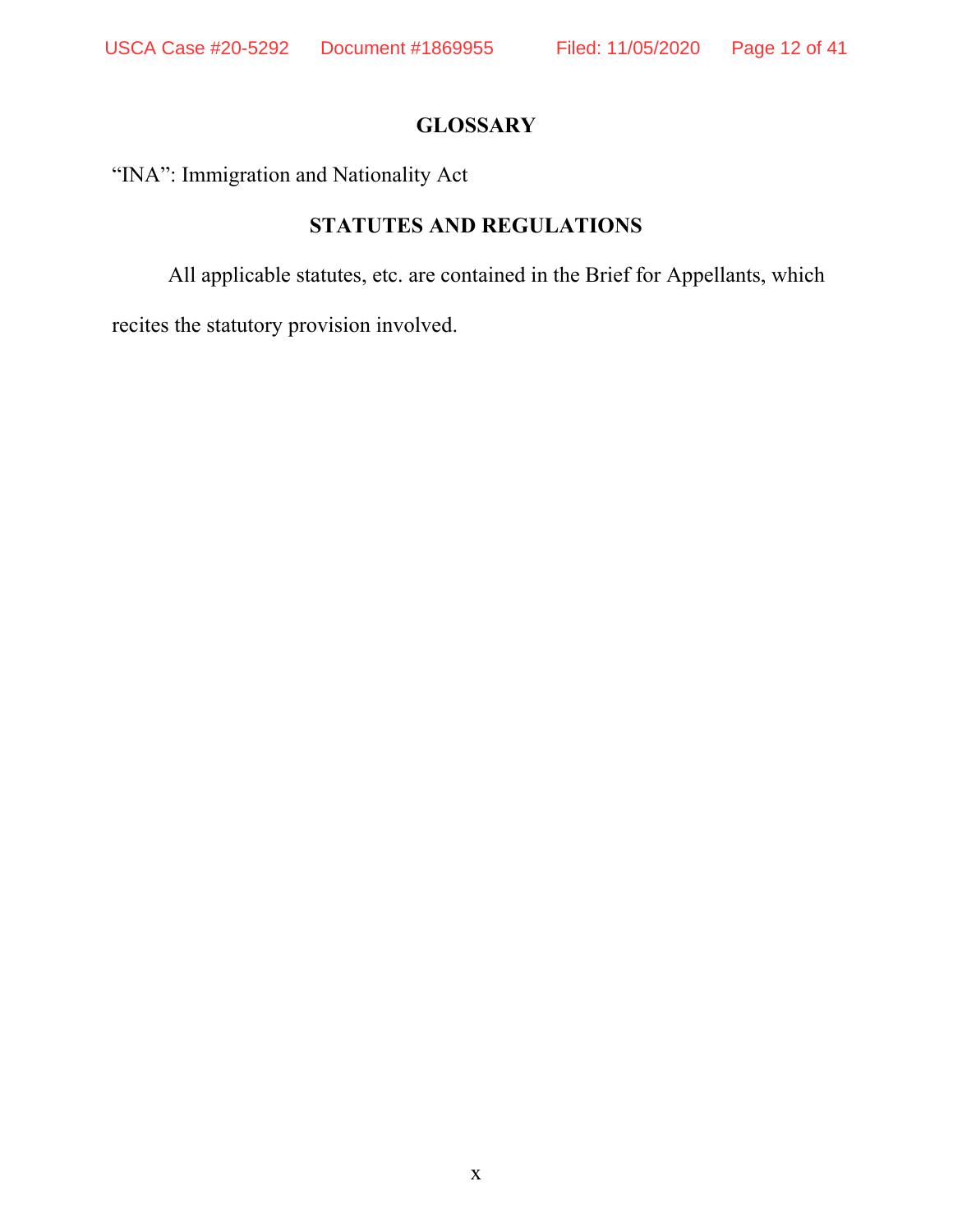### **IDENTITY AND INTEREST OF** *AMICI CURIAE*<sup>1</sup>

*Amici curiae* consist of law professors who teach and publish scholarship about United States immigration law. They have collectively studied the implementation and history of the Immigration and Nationality Act (INA) for decades and have written extensively on the topic. They accordingly have an abiding interest in the proper interpretation and administration of the Nation's immigration laws, particularly the INA. Based on that unique experience and perspective, *amici curiae* respectfully submit that their proposed brief could aid this Court's consideration by placing the current dispute in the broader context and history of relevant immigration statutes. Recently, a decision in the Northern District of California demonstrated the value of *amici*'s perspective, as the court cited a brief nearly identical to this one in its evaluation of the Proclamation at issue before this Court. *See Nat'l Assoc. of Mfrs. v. U.S. Dep't of Homeland Sec.*, Case No. 4:20-cv-4887-JSW, 2020 U.S. Dist. LEXIS 182267, at \*22 n.3 (N.D. Cal. Oct. 1, 2020).

*Amici curiae* consist of:2

Sabrineh Ardalan Harvard Law School

-

Dave C. Baluarte W&L School of Law

<sup>&</sup>lt;sup>1</sup> No counsel for a party authored this brief in whole or in part, and no person other than the amicus curiae, its members, or its counsel made a monetary contribution intended to fund the preparation or submission of this brief.

<sup>&</sup>lt;sup>2</sup> University affiliations are listed solely for informational purposes.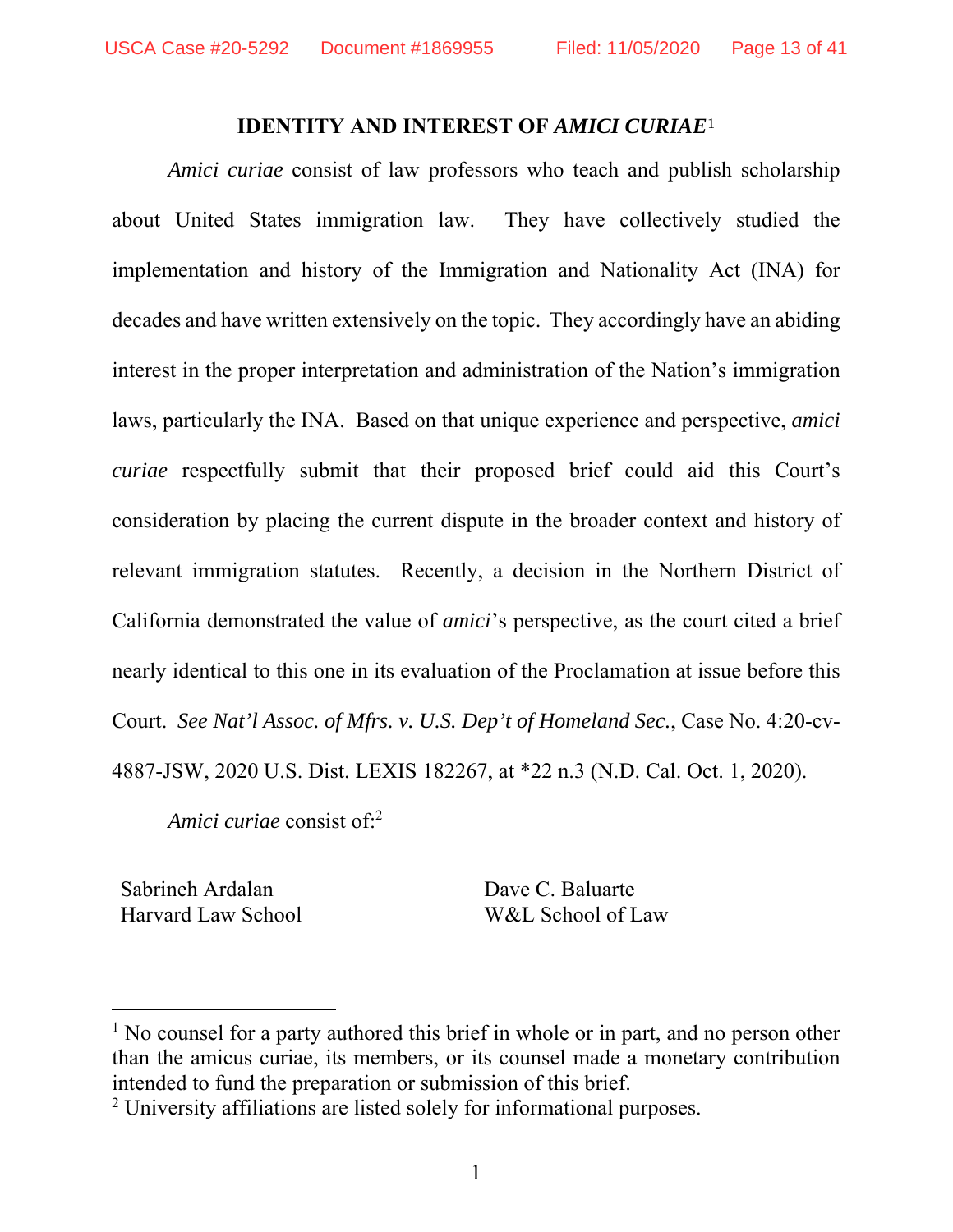Jennifer M. Chacón UCLA School of Law

Marisa S. Cianciarulo Chapman University Fowler School of Law

Stella B. Elias University of Iowa College of Law

Jill E. Family Widener University Commonwealth Law School

Lindsay M. Harris University of the District of Columbia, David A. Clarke School of Law

Peter Margulies Roger Williams University School of Law

Maureen A. Sweeney University of Maryland Carey School of Law

Shoba Sivaprasad Wadhia Penn State Law

Stephen Yale-Loehr Cornell Law School Michael J. Churgin University of Texas School of Law

Ingrid Eagly UCLA School of Law

Kate Evans Duke University School of Law

Denise Gilman University of Texas School of Law

Elizabeth Keyes University of Baltimore School of Law

Michael A. Olivas University of Houston Law Center

Philip L. Torrey Harvard Law School

Michael J. Wishnie Yale Law School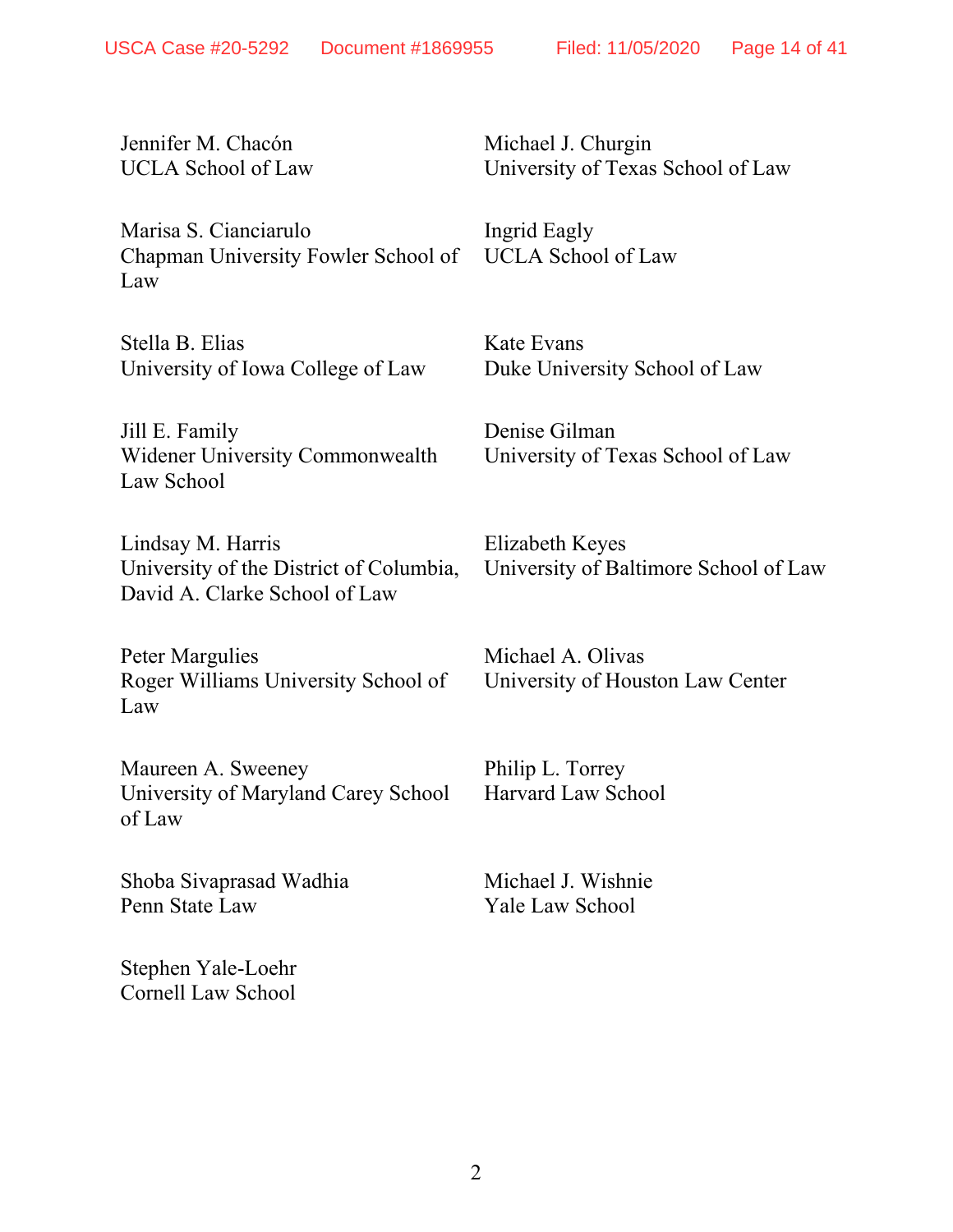### **SUMMARY OF ARGUMENT**

While the language of 8 U.S.C.  $\S$  1182(f) (INA  $\S$  212(f)) is broad, it is not unbounded. Both Supreme Court precedent and past practice suggest that deference to the President's power under  $\S$  1182(f) is limited to situations when presidential action has a specific nexus with the conduct of foreign governments. *See Trump v. Hawaii*, 138 S. Ct. 2392, 2413 (2018) (observing that past exercises of power under § 1182(f) have often sought to resolve "ongoing diplomatic disputes" with other states). Proclamation 10052 suspends four categories of visas through 2020, on the asserted justification that those entering on those visas "Present a Risk to the United States Labor Market During the Economic Recovery Following the 2019 Novel Coronavirus Outbreak." 85 Fed. Reg. 38,263 (June 25, 2020). Although framed as a bar on the entry of foreign nationals seeking H-1B, H-2B, J, or L visas, the Proclamation effectively suspends the issuance of "certain nonimmigrant visa programs," which allegedly "pose an unusual threat to the employment of American workers." *Id.* Such a Proclamation – barring visa issuance rather than foreign nationals' entry, regardless of country of origin, and solely to protect domestic labor markets – is unique in the history of  $\S 1182(f)$ . The Proclamation thus has not earned any executive deference.

Prior to President Trump's October 2019 issuance of a since-enjoined proclamation, never before had a President exercised his § 1182(f) power in the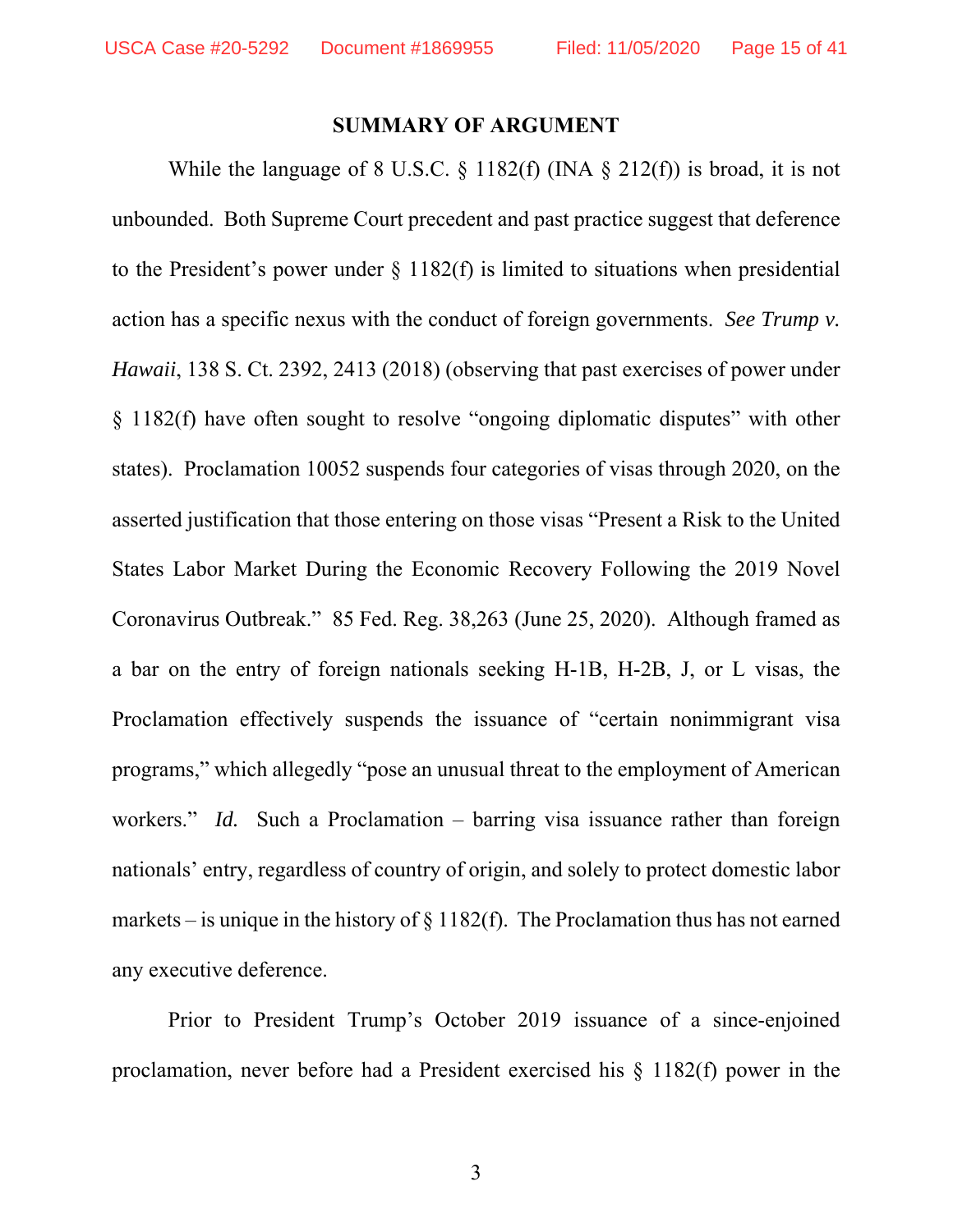pursuit of exclusively domestic interests. In fact, the nexus with a foreign government characteristic of all past exercises of power under § 1182(f) fell under one of two contexts: retaliation or cooperation. In the first context, the President seeks to retaliate for or induce particular conduct by governments abroad. *See id.* at 2413 (noting that proclamations issued under § 1182(f) have often involved U.S. efforts to "retaliate for conduct by . . . governments that conflicted with U.S. foreign policy interests"). In the second context, the President demonstrates cooperation with other nations on matters affecting mutual interests and obligations. *See id.* at 2409 (citing President's ability to adopt a "'preventive measure . . . in the context of international affairs and national security"); *Holder v. Humanitarian Law Project*, 561 U.S. 1, 32-33 (2010) (noting importance of U.S. policies that elicit cooperation from "our . . . allies").

The Supreme Court in *Hawaii* did not have occasion to consider whether the power that Congress delegated under § 1182(f) applies to purely domestic interests. *See Hawaii*, 138 S. Ct. at 2412-13 (rejecting argument that authority under § 1182(f) was limited to "exigencies" and times of "national emergency"). Every example the Supreme Court considered occurred in the retaliation or cooperation arenas; the present Proclamation contains no hint of a nexus to either context. Nothing in the Proclamation even refers, expressly or implicitly, to the conduct of foreign governments. Instead, the Proclamation creates a blanket suspension of several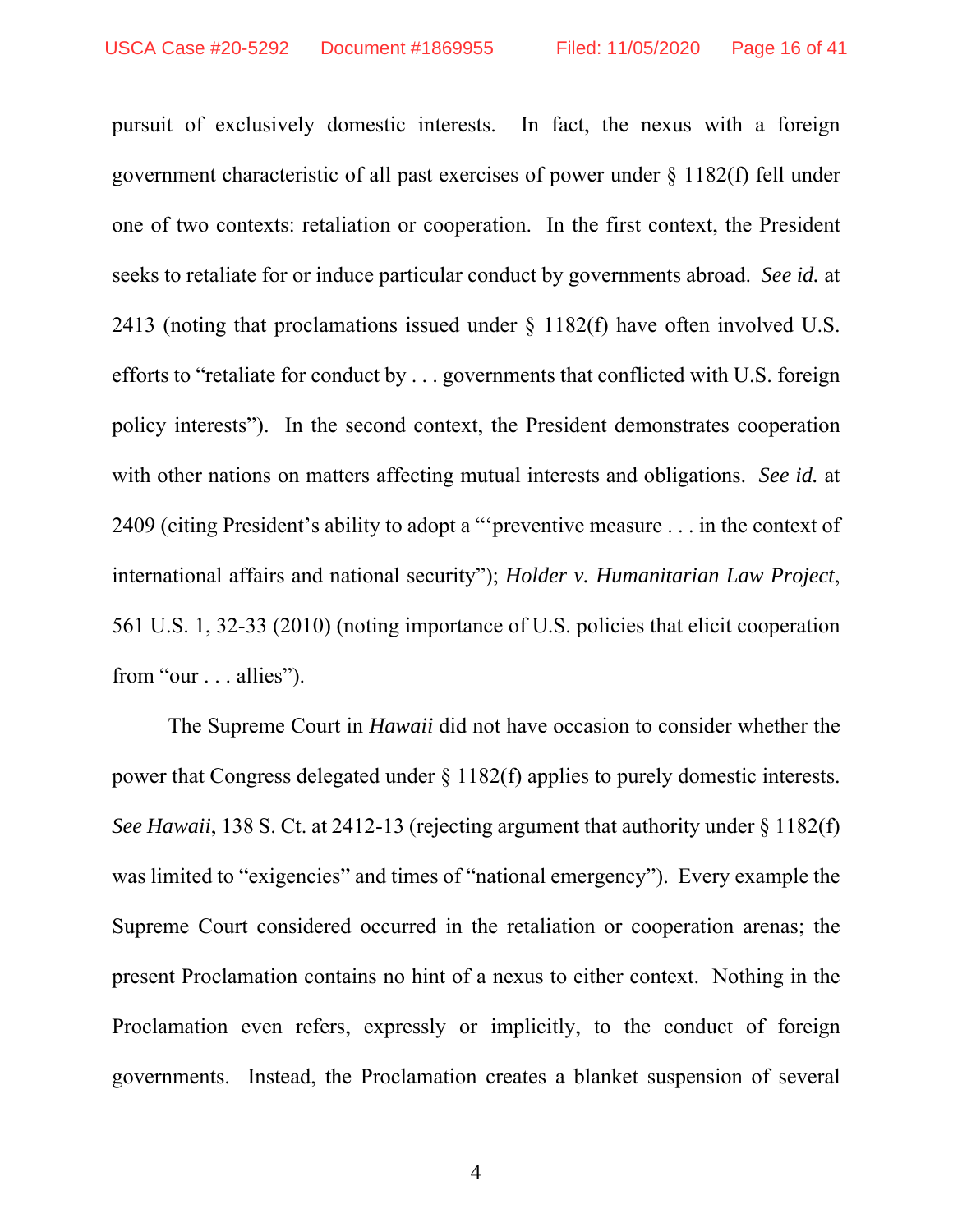categories of visas for all immigrants, regardless of country of origin. This is truly unprecedented.

### **ARGUMENT**

## **I. Past § 1182(f) Practice Has Entailed a Nexus With Foreign Governments**

In every one of the over forty proclamations and executive orders issued under § 1182(f) or related authority prior to the enjoined October 2019 proclamation,<sup>3</sup> presidential action had shown a specific nexus with the conduct of foreign governments. *See* Kate Manuel, CONG. RESEARCH SERV., R44743, EXECUTIVE AUTHORITY TO EXCLUDE ALIENS: IN BRIEF 6-10 (2017) (listing prior § 1182(f) proclamations and orders); Part II of Brief for *Amici Curiae*, *infra* (providing detailed description of each prior proclamation and executive order). This connection between invocations of § 1182(f) and foreign powers had been uniform for almost seventy years since Congress enacted that provision in 1952. Notably, while the Supreme Court cautioned against "ad hoc" distinctions in historical practice in *Hawaii*, every single example the Court cited concerned foreign policy –

 $\overline{a}$ 

<sup>&</sup>lt;sup>3</sup> On October 4, 2019, President Trump signed Presidential Proclamation 9945, titled "Suspension of Entry of Immigrants Who Will Financially Burden the United States Healthcare System." *See* 84 Fed. Reg. 53,991 (Oct. 9, 2019). As discussed in Section I.C., *infra*, this proclamation was unprecedented and was enjoined by the United States District Court for the District of Oregon. The Ninth Circuit denied the government's effort to stay the injunction. *See Doe v. Trump*, 957 F.3d 1050 (9th Cir. 2020).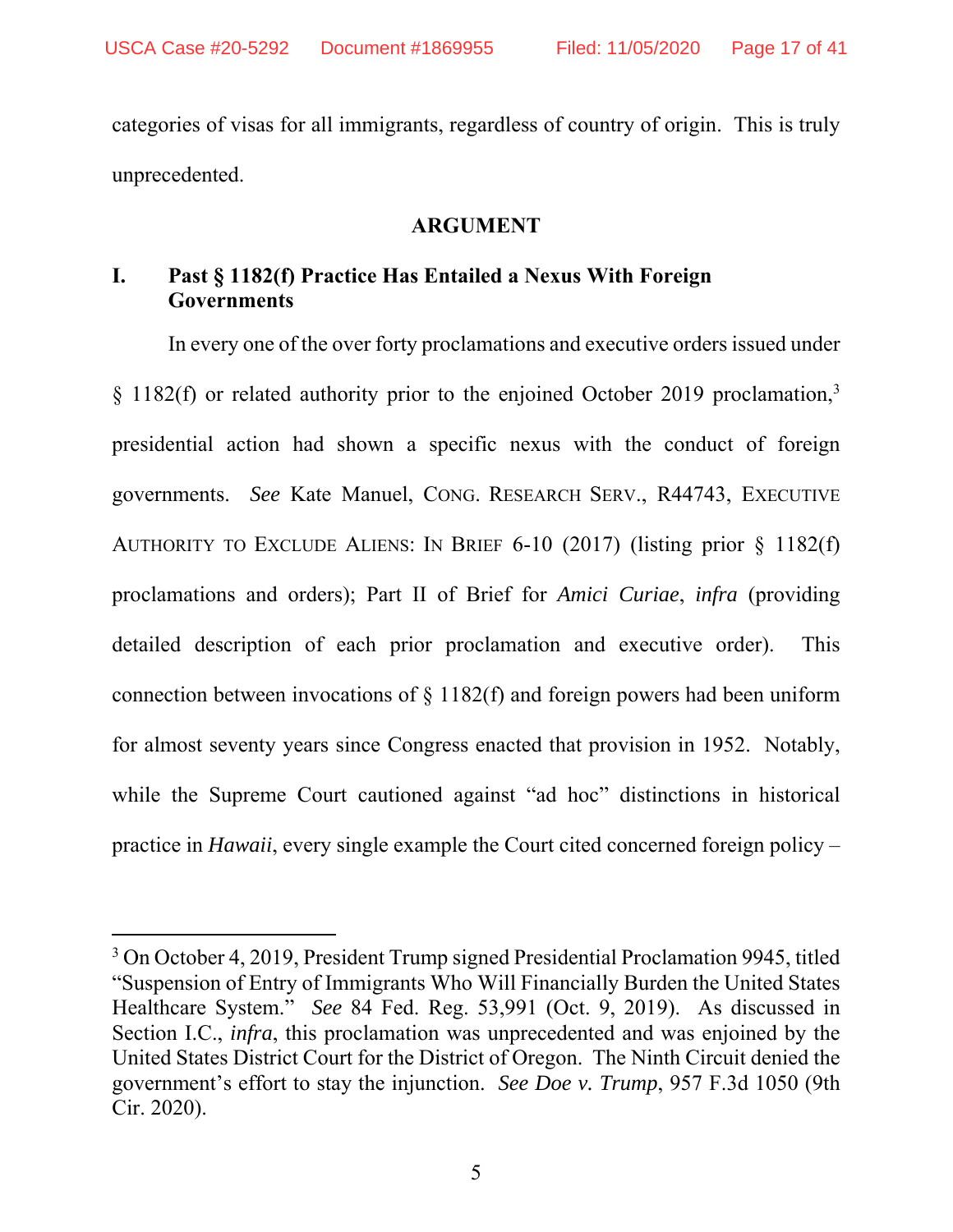because no counterexamples existed. *See* 138 S. Ct. at 2413. Far from being an ad hoc distinction, the foreign-facing nature of a proclamation is a fundamental part of § 1182(f)'s backdrop.

To assess how this exclusive foreign focus has cabined executive authority under  $\S$  1182(f), it is helpful to review the specific purposes for which Presidents have invoked it. Prior to the enjoined October 2019 proclamation, all such presidential action had entailed either retaliation or cooperation: 1) efforts to deter foreign states from engaging in conduct inimical to U.S. interests; or 2) attempts to foster international cooperation on matters of mutual interest. While the language of § 1182(f) is broad, the Proclamation before this Court is such an outlier compared to historical practice that it defies the basic understanding held by all past Presidents: exercises of authority under  $\S 1182(f)$  must connect to the United States' relations with foreign powers.

### **A. Retaliatory Proclamations**

Many proclamations attempt to retaliate for conduct by foreign governments that is inimical to American interests and to induce more amenable conduct. The *Hawaii* Court acknowledged this category of proclamation and cited several examples, including President Reagan's Proclamation No. 5517 (1986), which applied pressure on the Cuban government to live up to a 1984 agreement on immigration from Cuba. *Hawaii*, 138 S. Ct. at 2413. As part of that agreement –

6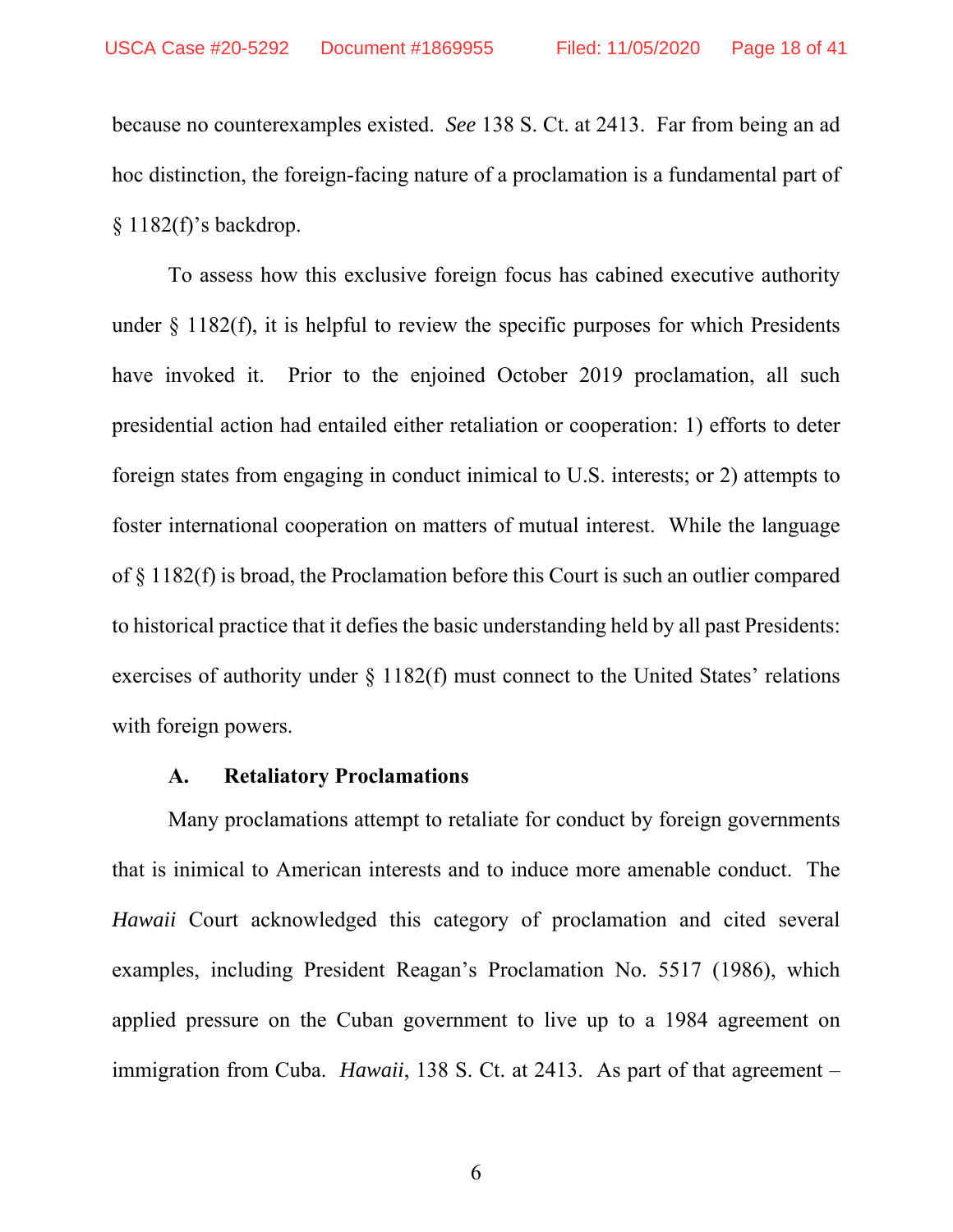which *amici* have studied – Cuba had agreed to accept the return of members of the Mariel Boatlift to the United States who had committed crimes after admission. *See*  Maryellen Fullerton, *Cuban Exceptionalism: Migration and Asylum in Spain and the United States*, 35 U. Miami Inter-Am. L. Rev. 527, 561-62 (2004); *see also*  Bernard Weinraub, *U.S. and Cuba Gain an Accord on Repatriation*, N.Y. Times, Dec. 15, 1984, at § 1, p. 1 (reporting on accord between Cuban and the United States). After the United States began radio broadcasts criticizing the Castro regime, Cuba suspended this agreement. *See* Gerald M. Boyd, *Reagan Acts to Tighten Trade Embargo of Cuba*, N.Y. Times, Aug. 23, 1986, at § 1, p. 3. Cuban officials also aided and abetted human smuggling by extorting Cuban nationals in exchange for exit permits allowing those nationals to travel to third countries to obtain visas to enter the United States. *Id*. President Reagan hoped the Proclamation and other measures would persuade the Castro regime to comply with its accord. Ultimately, the United States and Cuba resumed a more orderly approach to immigration. *See*  Fullerton, *supra*, at 562 n. 235.

The same nexus with foreign governments characterized the facts in *Abourezk v. Reagan*, 785 F.2d 1043 (D.C. Cir. 1986). The government sought to bar the entry of nationals of Cuba, Nicaragua, and Italy, believing the first two groups were agents of the communist regimes in their respective countries and the Italian was an agent of the Soviet Union. *Id*. at 1047-49; *see also id*. at 1062, 1070 (Bork, J., dissenting)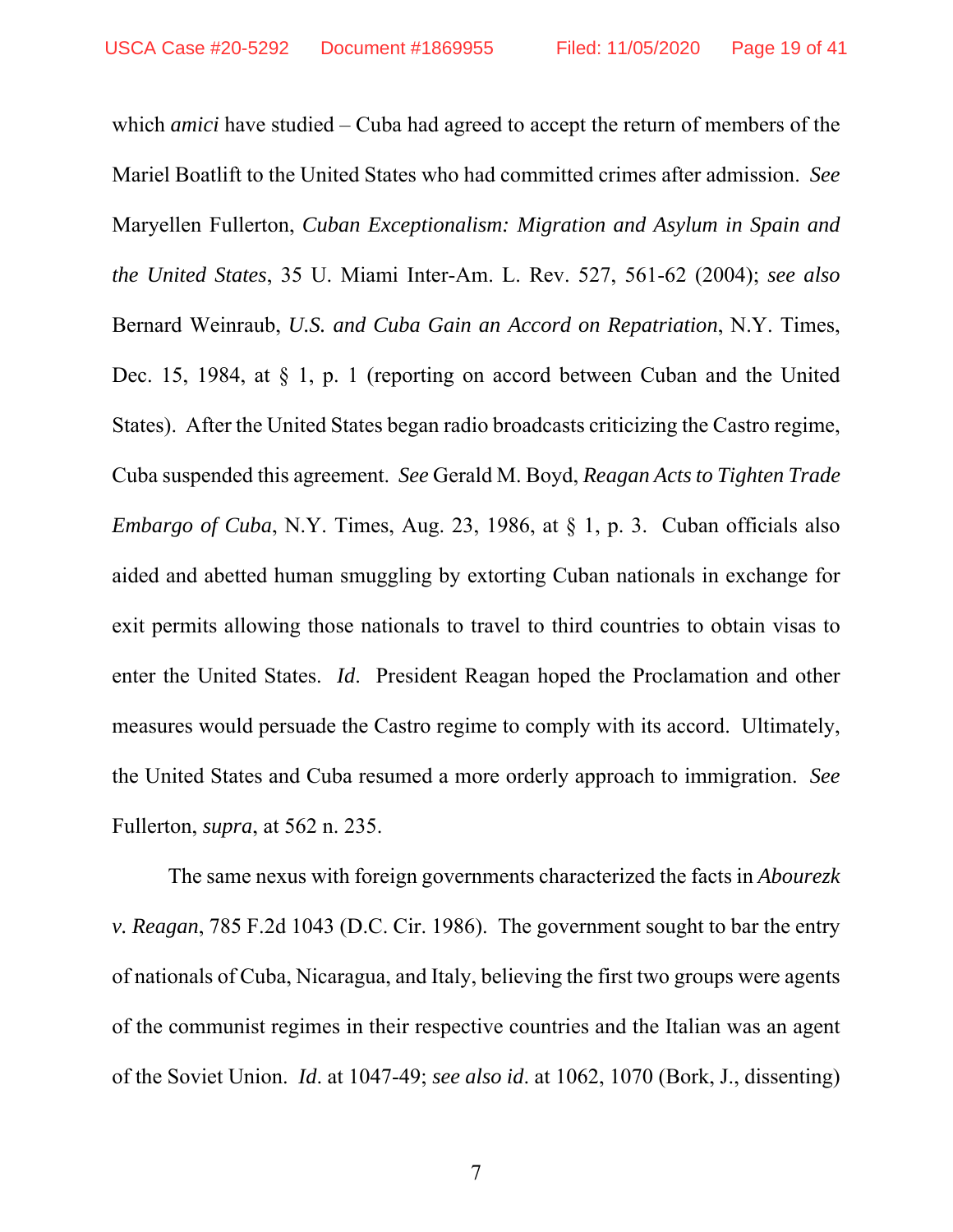(discussing the State Department's concerns about links of the foreign nationals in question to Communist regimes, and noting that "[r]elationships between our government and the governments of Nicaragua, the Soviet Union, and Cuba have been marked with tension"). Then-Judge Ruth Bader Ginsburg's majority opinion noted that, in a related act, President Reagan had issued Proclamation No. 5377, 50 Fed. Reg. 41,329 (Oct. 4, 1985), which invoked  $\S$  1182(f) to suspend the entry of "officers or employees of the Cuban government or the Cuban Communist Party." *Abourezk*, 785 F.2d at 1049 n. 2. The court expressed doubt that any *specific* inadmissibility ground in § 1182 supported the suspension of entry of the foreign nationals from Nicaragua, Italy, and Cuba who had challenged the bar to their entry in *Abourezk*. However, even if those specific inadmissibility grounds were unavailing, the court suggested that the President's § 1182(f) proclamation power might provide another "safeguard against the danger" allegedly posed by these individuals. *Id.* (noting President's "sweeping" § 1182(f) authority); *see also Hawaii*, 138 S. Ct. at 2408 (citing *Abourezk*). In acknowledging its breadth, the court thus situated  $\S$  1182(f)'s authority squarely in the United States' fraught relationship with hostile foreign powers.

A substantial number of proclamations and executive orders through the years have targeted the governments of states such as Iran and North Korea. President Trump included nationals of both countries in the travel ban that the Supreme Court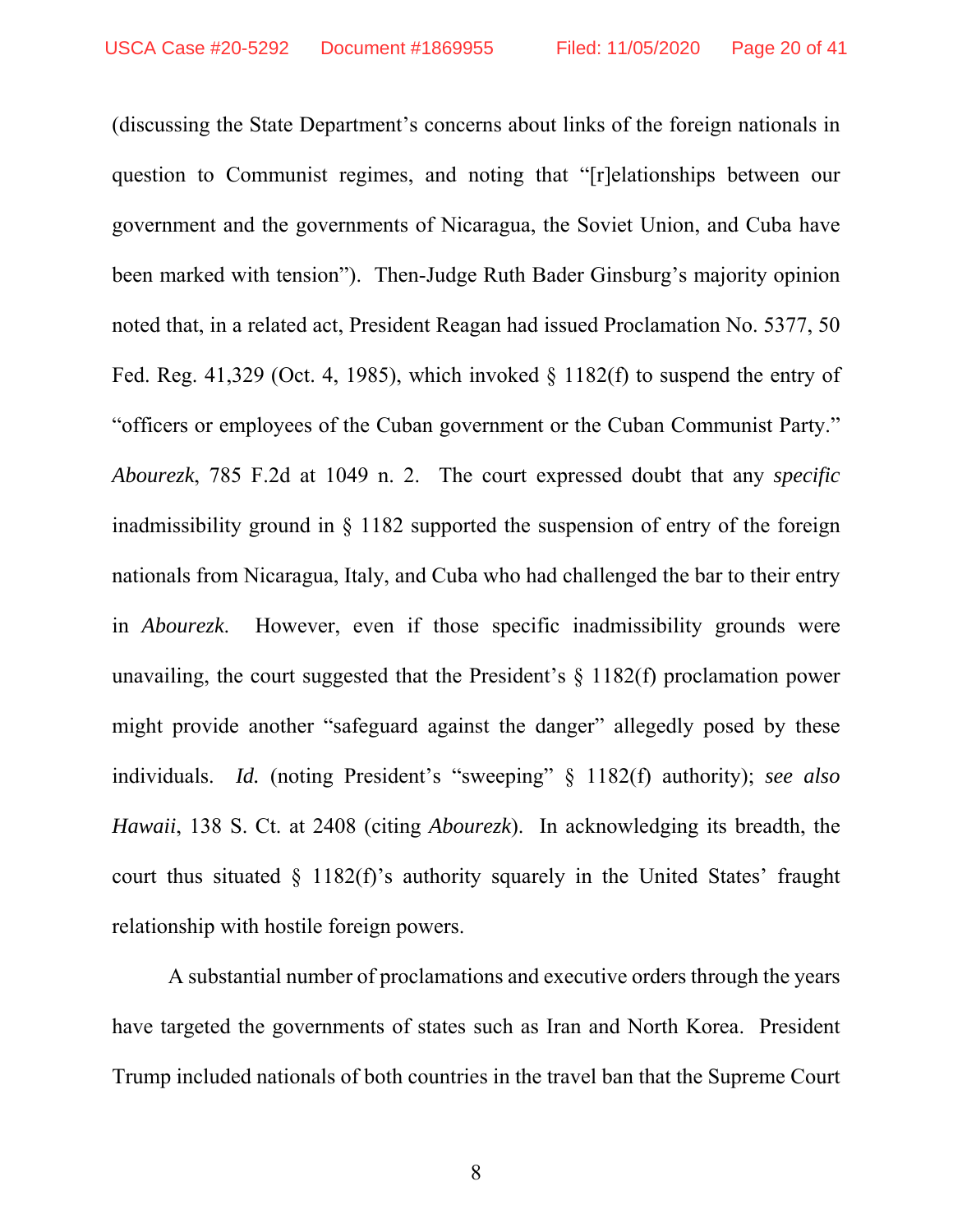-

upheld in *Trump v. Hawaii*. *See* 138 S. Ct. at 2405.4 Several other past proclamations or orders have also addressed these states. *See* Executive Order 13608, 77 Fed. Reg. 26,409 (May 1, 2012) (barring entry of persons who engaged in certain actions entailing evasion of U.S. sanctions on Iran and Syria); Executive Order 13619, 77 Fed. Reg. 41,243 (July 11, 2012) (barring entry of individuals who have assisted in human rights abuses in Burma or engaged in arms trade in that country to or from North Korea); Executive Order 13628, 77 Fed. Reg. 62,139 (Oct. 9, 2012) (barring entry of individuals who have provided technology and other items to Iran's government for abuses of the human rights of the Iranian people); Executive Order 13687, 80 Fed. Reg. 819 (Jan. 2, 2015) (suspending entry of persons connected to government of North Korea or communist party apparatus there). Here,

<sup>4</sup> *See also Hawaii*, 138 S. Ct. at 2413 (observing that Proclamation No. 9645 fit into patterns of measures designed to "retaliate for conduct by . . . governments that conflicted with U.S. interests"). *Amici curiae* filed a brief in the Supreme Court on behalf of challengers to Proclamation No. 9645's legality, asserting that the Proclamation exceeded the scope of the President's authority. *See* Brief for *Amici Curiae* Scholars of Immigration Law in Support of Respondents on the History of the Immigration and Nationality Act, *Trump v. Hawaii*, No. 17-695 (U.S. Mar. 2018). Scholars among the *amici* in *Hawaii* and this case have criticized the *Hawaii*  decision for its broad reading of § 1182(f) and narrow reading of the Immigration and Nationality Act's bar on national origin discrimination in visa issuance. *See*  Shoba Sivaprasad Wadhia, *Banned: Immigration Enforcement in the Time of Trump*  20-21 (2019) (arguing that the Supreme Court read § 1182(f) "in isolation from the rest of the statute"); Peter Margulies, *The Travel Ban Decision, Administrative Law, and Judicial Method: Taking Statutory Context Seriously*, 33 Geo. Immigr. L.J. 159, 199-209 (2019) (discussing statutory backdrop). Nevertheless, it is clear that the stated role of foreign relations in Proclamation No. 9645 was central to the Supreme Court's decision.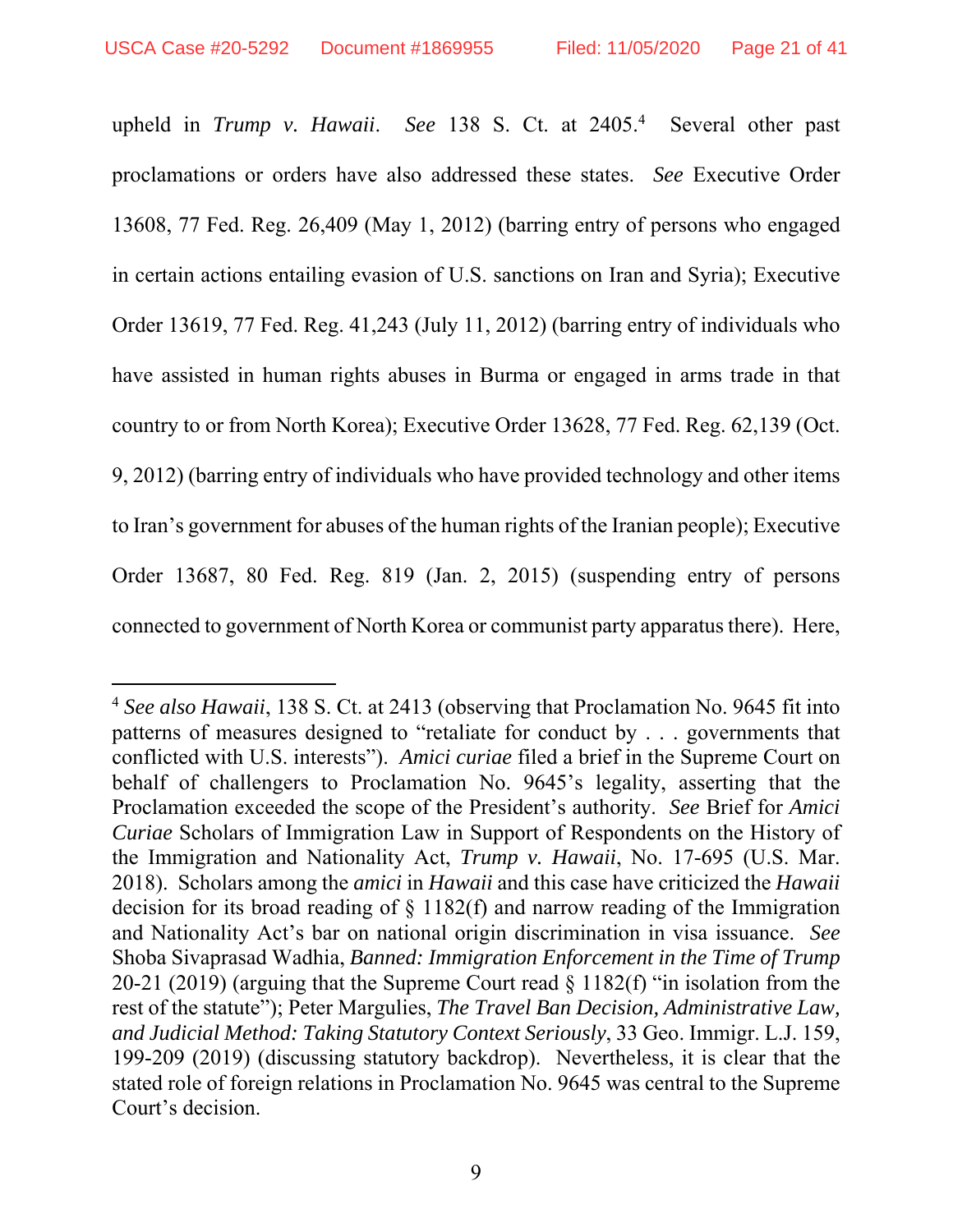again, executive actions under § 1182(f) feature a specific nexus to the conduct of a foreign government.

## **B. Proclamations Reflecting Cooperation With Foreign Governments**

Many proclamations under  $\S 1182(f)$  involve cooperation with other states on matters of mutual interest or obligation. The Supreme Court upheld the first of these in *Sale v. Haitian Centers Council, Inc.*, 509 U.S. 155 (1993). That proclamation flowed from a 1981 agreement between the United States and Haiti authorizing the Coast Guard to "intercept vessels engaged in the . . . transportation" of Haitian nationals who were inadmissible under the INA because they lacked visas for entry. *Id.* at 160; *see also* Agreement on Haiti, Migrants—Interdiction, United States-Haiti, Sept. 23, 1981, 33 U.S.T. 3559, 3560, T.I.A.S. No. 10241, 1981 U.S.T. LEXIS 40, at \*1 (providing for the "establishment of a cooperative program of interdiction and selective return to Haiti of certain Haitian migrants and vessels involved in illegal transport of persons coming from Haiti"). The agreement specifically referred to the "need for international cooperation regarding law enforcement measures taken with respect to vessels on the high seas and the international obligations mandated in the Protocol Relating to the Status of Refugees." *Id*. at \*1. Based on concerns that the Haitian government would target returning interdicted nationals, the agreement included diplomatic assurances that returning nationals "[would] not be subject to prosecution for illegal departure." *Id.* at \*4. Several scholars among the *amici* here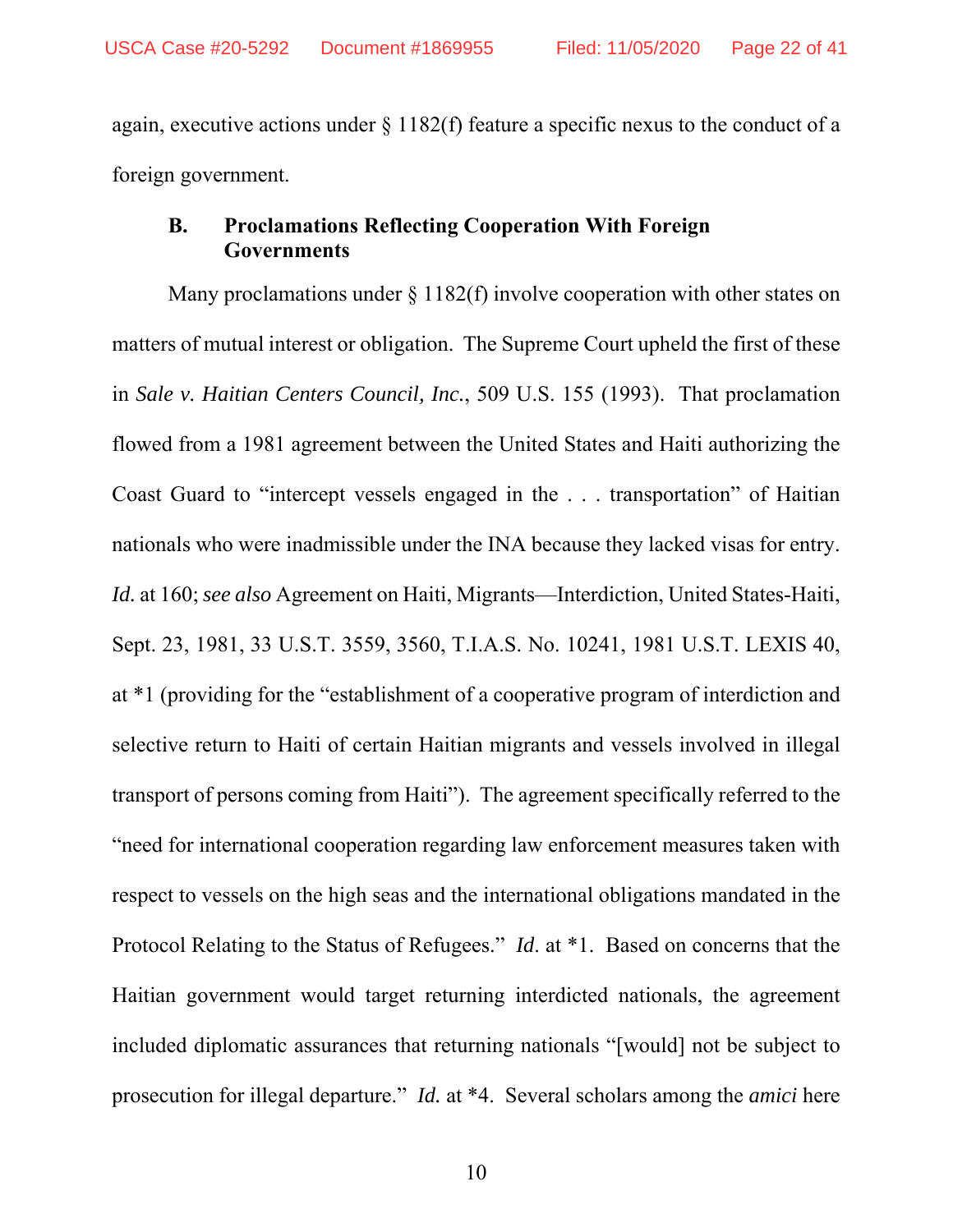have worked extensively with Haitian refugees. In this capacity, a number of these scholars had doubts then which continue to this day about the wisdom, fairness, and legality of the interdiction policy that the Supreme Court upheld in *Sale*. *See* Harold Hongju Koh & Michael J. Wishnie, *The Story of Sale v. Haitian Centers Council: Guantanamo and Refoulement*, in HUMAN RIGHTS ADVOCACY STORIES 402-10 (Deena R. Hurwitz et al. eds.,  $2009$ ).<sup>5</sup> Nevertheless, they recognized the roots of the policy in the agreement reached between Haiti and the United States in 1981. *See id*. at 388.

Many more proclamations stemming from cooperative agreements followed. For example, President George W. Bush issued Proclamation No. 7452, 66 Fed. Reg. 34,775 (June 26, 2001), promoting international efforts at "assuring peace and stability" in the Balkans. That portion of Europe had recently been the site of civil strife and wartime atrocities during the breakup of the former Yugoslavia. As the Proclamation noted, the United States also wanted to enhance the effectiveness of international organizations, forces, and tribunals in the region, including the U.N. Interim Administration Mission in Kosovo, U.N. peacekeepers, and the U.N.-backed International Criminal Tribunal for the former Yugoslavia. *Id.*, §1(a)(ii). For that

-

<sup>5</sup> Koh & Wishnie,

https://web.law.columbia.edu/sites/default/files/microsites/human-rightsinstitute/files/Human%20Rights%20Advocacy%20Stories%20- %20Sale%20V.%20Haitian%20Centers%20Council.pdf.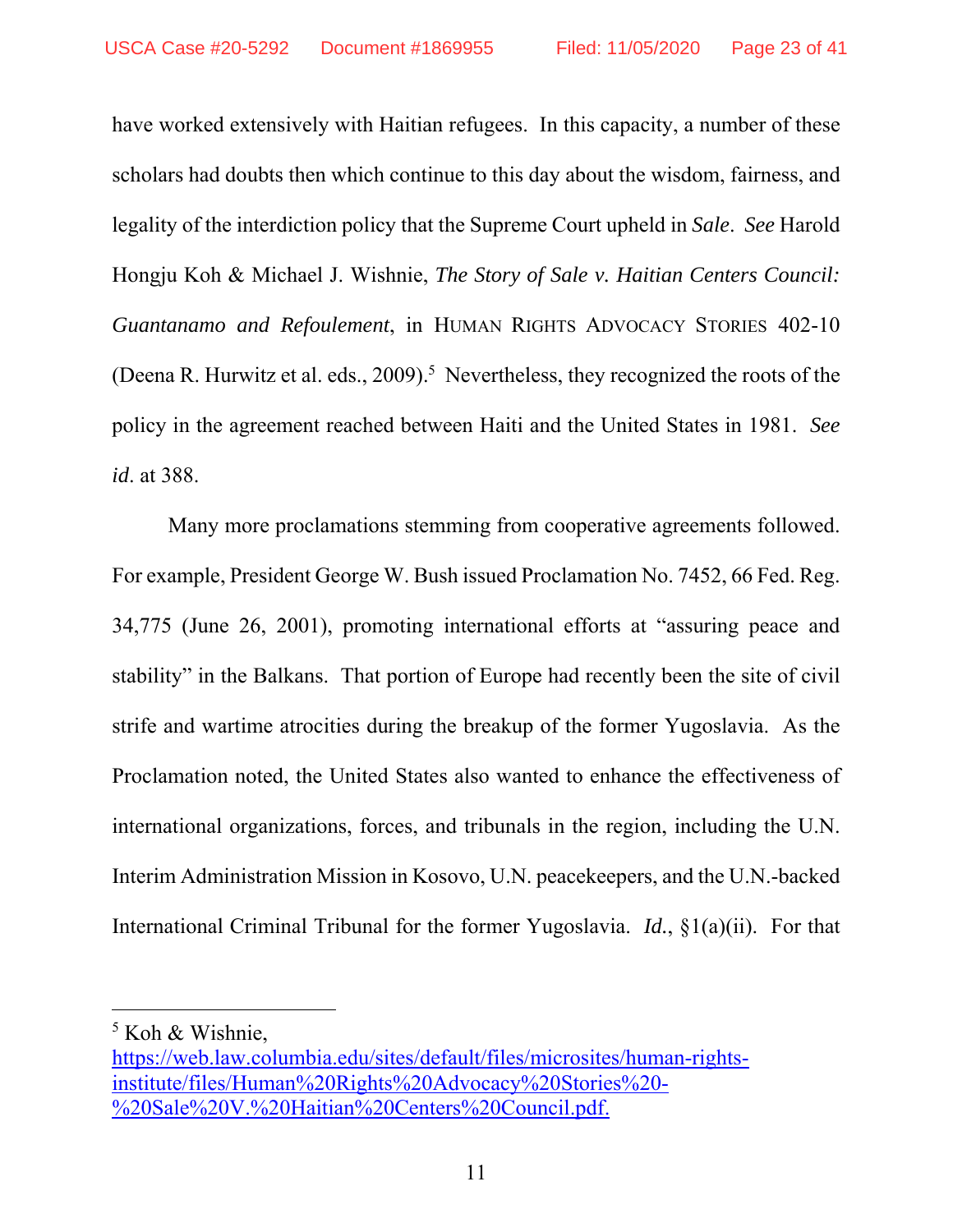reason, the Proclamation barred the entry of any individuals who attempted to discourage refugees from the Balkans from returning there or in any other way tried to "undermine peace, stability, reconciliation, or democratic development" in the Western Balkans. *Id.* at §1(a)(iv).

### **C. The Enjoined Health Insurance Proclamation and the Pandemic Proclamations**

Three years into his presidency, President Trump started to break with the longstanding  $\S$  1182(f) practice. The first such novel proclamation required immigrants to prove that they would be covered by "approved" health insurance within 30 days of arrival, or that they had sufficient resources to pay for foreseeable medical costs. Proclamation 9945, 84 Fed. Reg. 53,991 (Oct. 9, 2019); *see Doe v. Trump*, No. 19-36020, Dkt. 40 (9th Cir. Feb. 6, 2020) (brief of *amici* observing that Proclamation 9945 was the first to lack a cooperative or retaliatory purpose). The district court granted a preliminary injunction enjoining the proclamation, and the Ninth Circuit refused to stay the district court's order. *See Doe v. Trump*, 957 F.3d 1050 (9th Cir. 2020). Thus, the enjoined Proclamation 9945 lacks persuasive weight regarding the scope of § 1182(f) when compared to the theretofore unbroken precedent of presidential practice.

More recently, President Trump issued several proclamations related to the coronavirus pandemic. *See* Proclamation 9984, 85 Fed. Reg. 6709 (Feb. 5, 2020); Proclamation 9992, 85 Fed. Reg. 12,855 (Mar. 4, 2020); Proclamation 9993, 85 Fed.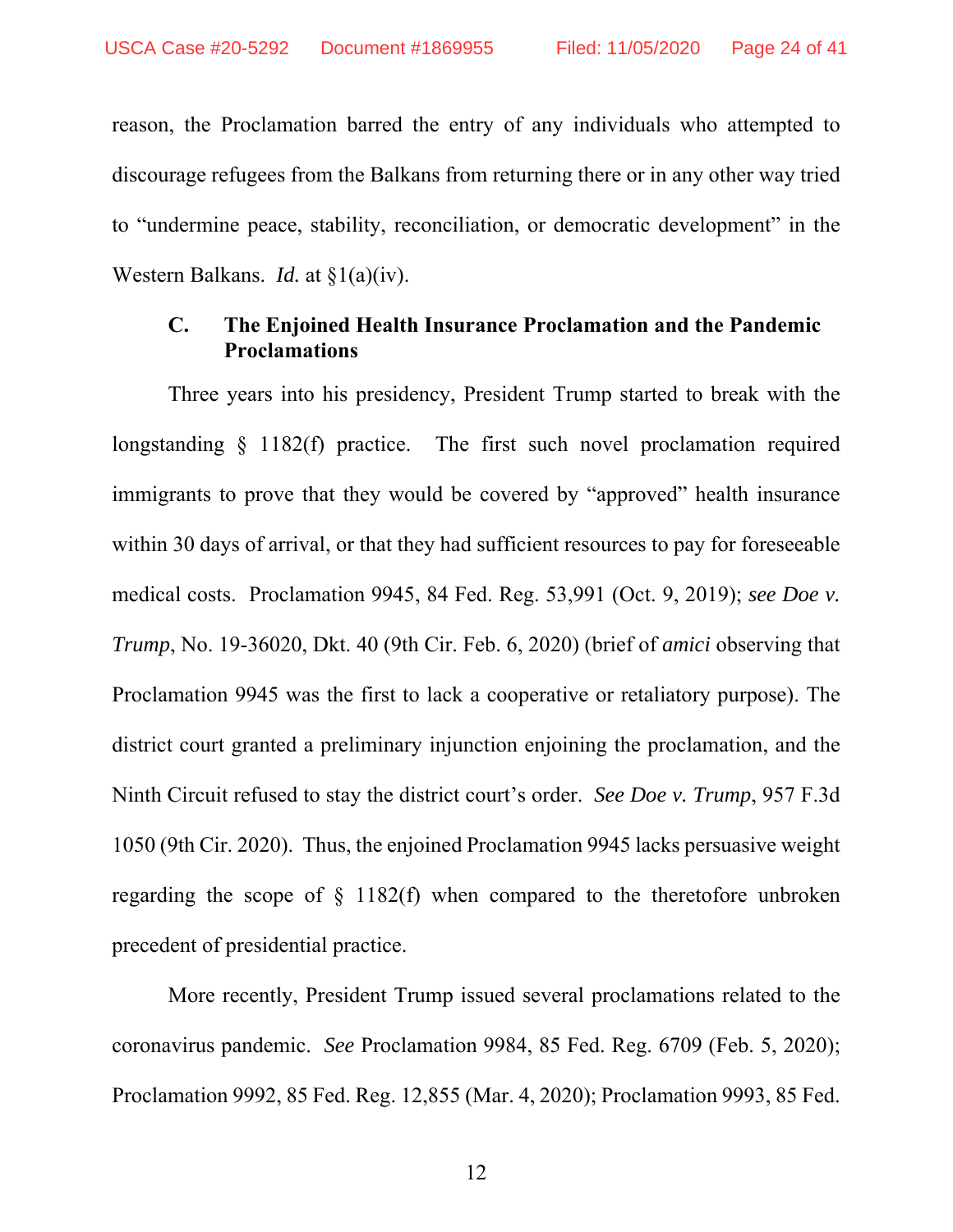$\overline{a}$ 

Reg. 15,045 (Mar. 16, 2020); Proclamation 9996, 85 Fed. Reg. 15,341 (Mar. 18, 2020); Proclamation 10041, 85 Fed. Reg. 31,933 (May 28, 2020) ("Pandemic Proclamations"). Each proclamation barred entry of foreign nationals who had been in high-transmission countries in the fourteen days prior to their entry to the United States. While *amici curiae* do not opine on the legal validity or wisdom of these proclamations, they were at least directed to entrants from specific countries and to the unique exigencies of a pandemic.

Although ostensibly connected to the pandemic, the Proclamation at issue here represents a drastic departure from even the Pandemic Proclamations because it applies regardless of the foreign country at issue.<sup>6</sup> Instead, the Proclamation applies to foreign nationals as a generic category, without regard to whether they are nationals of a friendly or adversarial nation. Thus, it is most similar to the enjoined Proclamation 9945. The current Proclamation also represents a significant departure

<sup>&</sup>lt;sup>6</sup> In addition to suspending several visa categories, Proclamation 10052 also extended Proclamation 10014, which was issued on April 22, 2020 and is in many ways was the spiritual predecessor to the one at issue here. That April Proclamation barred the issuance of green cards to immigrants outside of the United States, with certain exceptions. *See* Proclamation 10014, 85 Fed. Reg., 23,441 (Apr. 27, 2020). Like the current Proclamation, the April one claimed to protect domestic labor markets in light of the pandemic and applied regardless of an immigrant's country of origin. Perhaps due to its limited scope (only green cards and only for those outside the U.S.), 60-day initial timeframe, and issuance during the heart of the pandemic, Proclamation 10014 does not seem to have been subject to major legal challenges yet. Proclamation 10014 is thus too novel, too narrow, and too unscrutinized to be probative when assessing the validity of Proclamation 10052.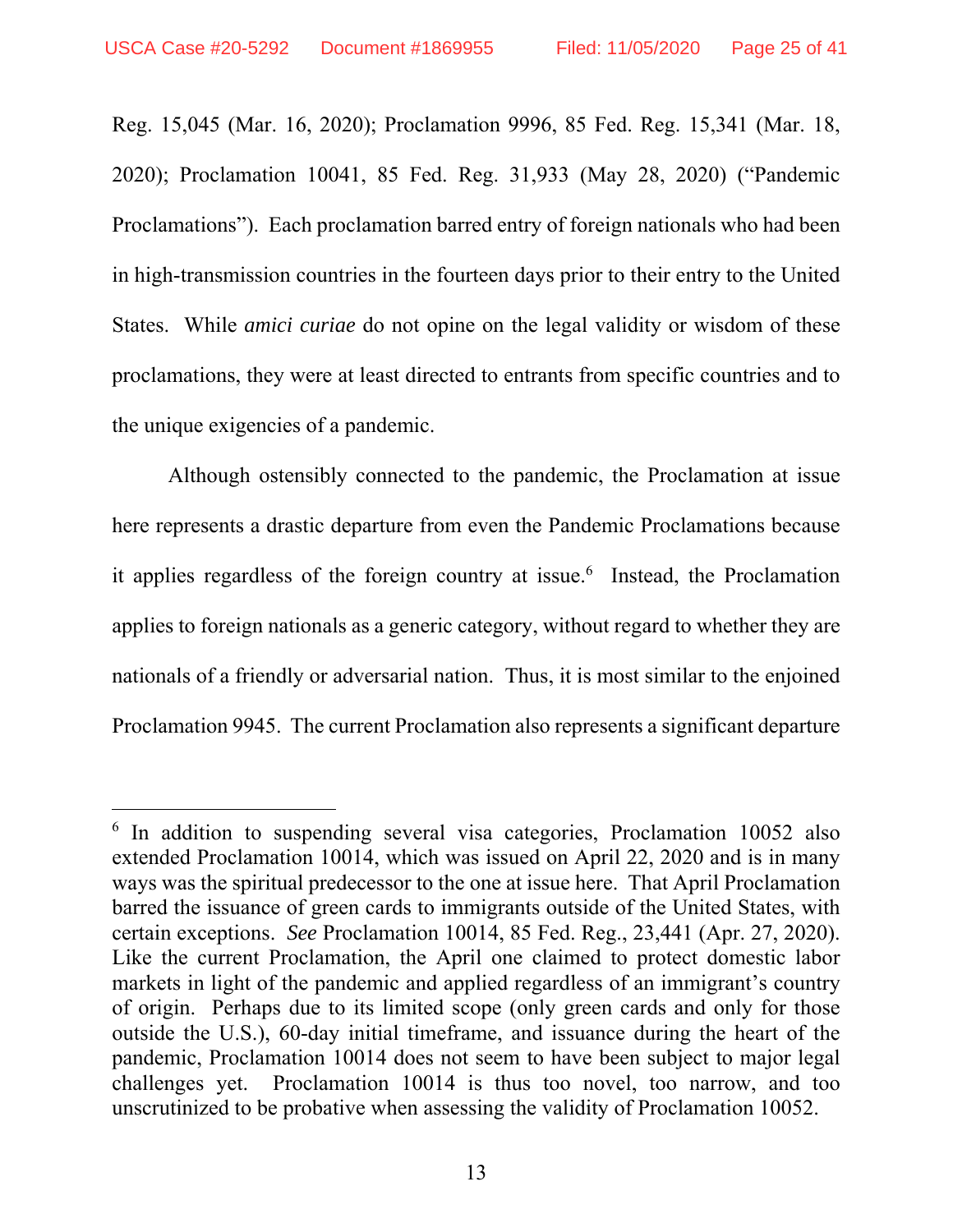from the Pandemic Proclamations because it is not truly an entry restriction. That is, the Proclamation does not bar certain groups of foreign nationals from setting foot on American soil. Instead, it effectively dictates the conditions on which they can obtain visas. *See Hawaii*, 138 S. Ct. at 2414 (drawing distinction between "admissibility determinations and visa issuance," and observing that § 1182 relates to the former).

### **II. A Comprehensive List of Proclamations and Their Respective Purposes**

The following chart sets out each Proclamation issued under  $\S 1182(f)$  or any related provision of the Immigration and Nationality Act. Each tracks the retaliation/cooperation typology outlined above. In sum, every past proclamation and executive order invoking  $\S$  1182(f)—up to the enjoined health insurance proclamation—sounds in the key of retaliation or cooperation regarding foreign governments. None, aside from the enjoined health insurance proclamation and the April 2020 proclamation extended by Proclamation 10052, address purely domestic considerations like the current one does. Given this lack of a pedigree based on past practice, this Court should scale back the deference that it affords the current proclamation.

| President & Citation | Description                                  | Retaliation/<br>Cooperation |
|----------------------|----------------------------------------------|-----------------------------|
| Harry Truman         | Amending Proclamation 2523(1) (Nov.          | Retaliation                 |
|                      | 14, 1941), to authorize Secretary of State   |                             |
| Proclamation 2850,   | to issue regulations to bar entry of persons |                             |
|                      | when such entry would be "prejudicial to"    |                             |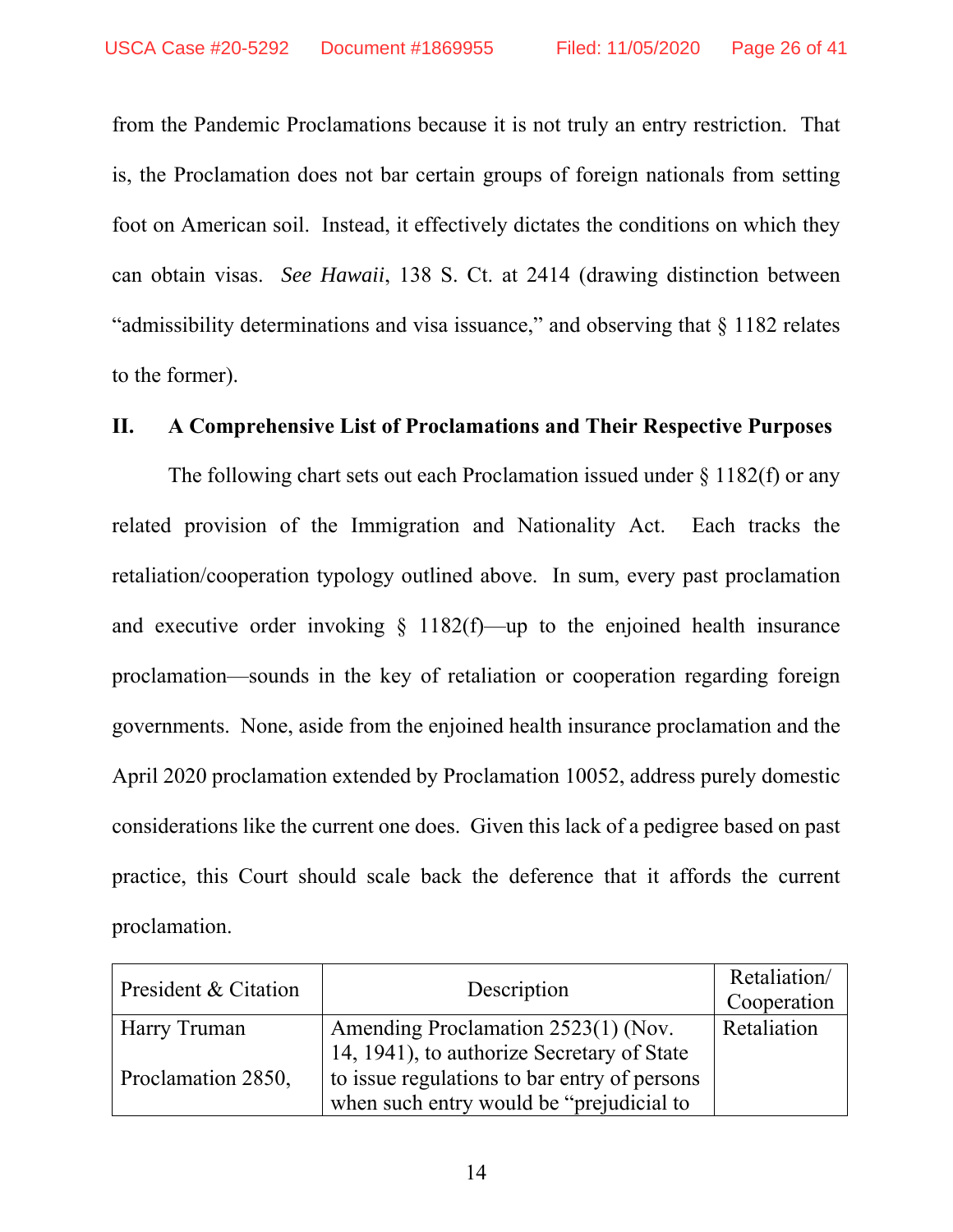| President & Citation  | Description                                   | Retaliation/ |
|-----------------------|-----------------------------------------------|--------------|
|                       |                                               | Cooperation  |
| 14 Fed. Reg. 5,173    | the interests of the United States," under    |              |
| (Aug. 17, 1949)       | predecessor of 8 U.S.C. § 1185 which          |              |
|                       | empowered President to suspend entry in       |              |
|                       | times of war and national emergency.          |              |
| Harry Truman          | Under predecessor of 8 U.S.C. § 1185,         | Retaliation  |
|                       | empowering the President to suspend           |              |
| Proclamation 3004,    | entry in case of war or emergency,            |              |
| 18 Fed. Reg. 489      | authorizing limits on entry of foreign        |              |
| (Jan. 17, 1953)       | nationals into the Panama Canal Zone and      |              |
|                       | American Samoa, in light of concerns          |              |
|                       | about spillover related to Korean War.        |              |
| Jimmy Carter          | Under 8 U.S.C. § 1185, which empowers         | Retaliation  |
|                       | the President to set rules on admission and   |              |
| Exec. Order No.       | departure of foreign nationals, authorizing   |              |
| 12172, 44 Fed. Reg.   | Secretary of State to set limits on Iranians' |              |
| 67,947 (Nov. 26,      | entry into the United States during the       |              |
| 1979), as amended by  | Iranian hostage crisis.                       |              |
| Exec. Order No.       |                                               |              |
| 12206, 45 Fed. Reg.   |                                               |              |
| 24,101 (Apr. 7, 1980) |                                               |              |
| Ronald Reagan         | Authorizing interdiction of vessels on the    | Cooperation  |
|                       | high seas carrying inadmissible foreign       |              |
| Proclamation 4865,    | nationals, in accordance with "cooperative    |              |
| 46 Fed. Reg. 48,107   | arrangements" with foreign governments.       |              |
| (Sept. 29, 1981)      |                                               |              |
| Ronald Reagan         | Suspending entry by officers or employees     | Retaliation  |
|                       | of Cuban government and Cuban                 |              |
| Proclamation 5377,    | Communist Party, in light of Cuba's           |              |
| 50 Fed. Reg. 41,329   | suspension of immigration agreement with      |              |
| (Oct. 4, 1985)        | United States.                                |              |
| Ronald Reagan         | Suspending entry of Cuban nationals in        | Retaliation  |
|                       | light of Cuba's suspension of compliance      |              |
| Proclamation 5517,    | with agreement with the United States on      |              |
| 51 Fed. Reg. 30,470   | immigration procedures.                       |              |
| (Aug. 22, 1986)       |                                               |              |
| Ronald Reagan         | Suspending entry of Panamanian                | Retaliation  |
|                       | officials-along with their immediate          |              |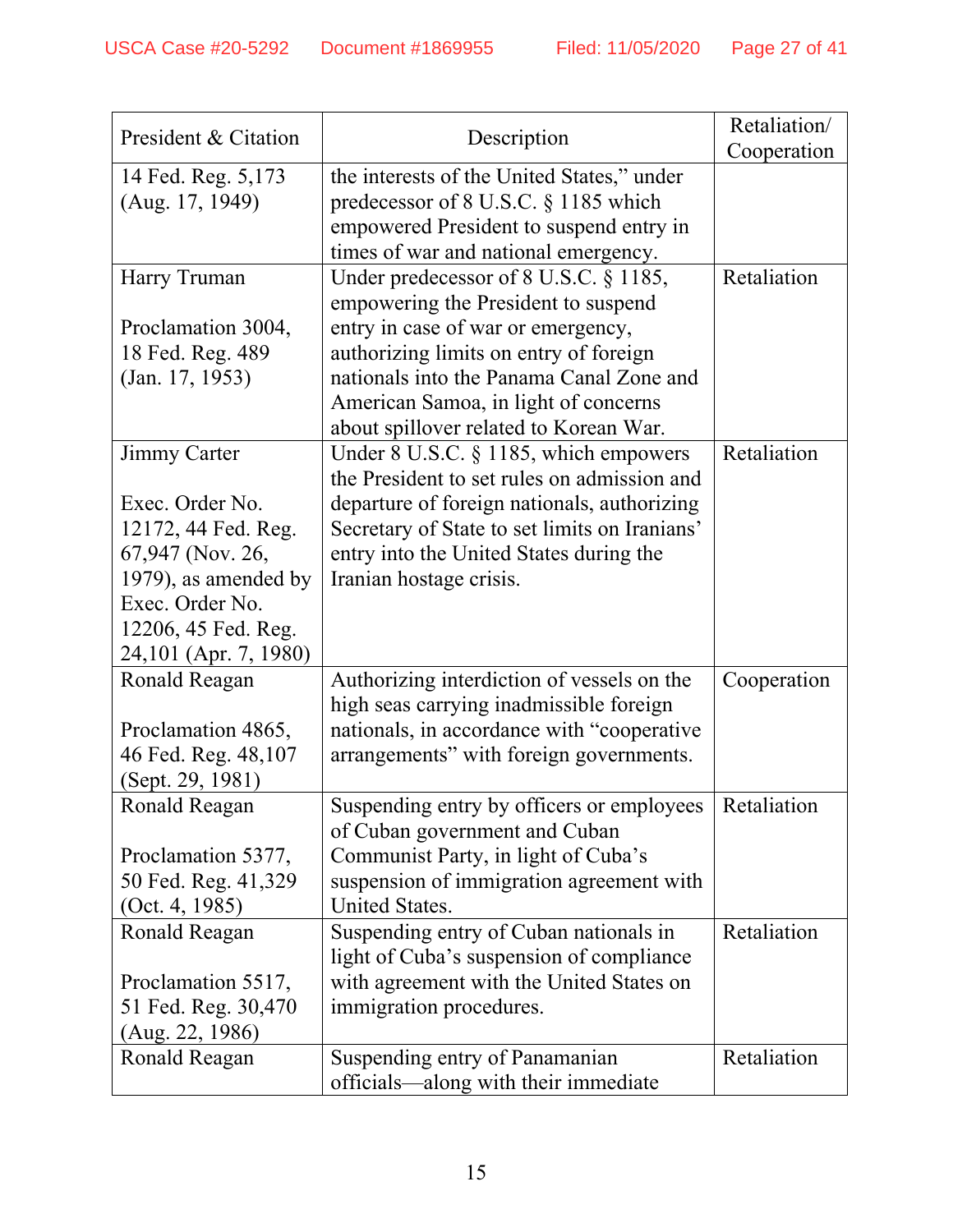| President & Citation | Description                                  | Retaliation/ |
|----------------------|----------------------------------------------|--------------|
|                      |                                              | Cooperation  |
| Proclamation 5829,   | families—who plan and execute policies       |              |
| 53 Fed. Reg. 22,289  | of Panamanian strongman Manuel               |              |
| (June 10, 1988)      | Noriega.                                     |              |
| Ronald Reagan        | Suspending entry of members of               | Retaliation  |
|                      | Nicaraguan government or Sandinista          |              |
| Proclamation 5887,   | National Liberation Front holding            |              |
| 53 Fed. Reg. 43,184  | diplomatic or government passports in        |              |
| (Oct. 22, 1988)      | light of Nicaragua's expulsion of U.S.       |              |
|                      | Ambassador, interference with U.S.           |              |
|                      | embassy, suppression of free expression,     |              |
|                      | and "support of subversive activities        |              |
|                      | throughout Central America."                 |              |
| George H.W. Bush     | Authorizing Secretary of State to enter      | Cooperation  |
|                      | into "cooperative arrangements with          |              |
| Proclamation 12807,  | appropriate foreign governments" to deter    |              |
| 57 Fed. Reg. 23,133  | travel to the United States on the high seas |              |
| (May 24, 1992)       | by inadmissible foreign nationals, as well   |              |
|                      | as interdiction of such persons by the U.S.  |              |
|                      | Coast Guard, pursuant to agreements with     |              |
|                      | other states.                                |              |
| <b>Bill Clinton</b>  | Suspending entry of persons who planned      | Retaliation  |
|                      | and executed policies supporting military    |              |
| Proclamation 6569,   | coup regime in Haiti and impeded efforts     |              |
| 58 Fed. Reg. 31,897  | to "restore constitutional government to     |              |
| (June 3, 1993)       | Haiti"; also suspending entry of immediate   |              |
|                      | families of such persons.                    |              |
| <b>Bill Clinton</b>  | Suspending entry of individuals who          | Retaliation  |
|                      | impede the transition to democracy of        |              |
| Proclamation 6574,   | Zaire (now the Democratic Republic of the    |              |
| 58 Fed. Reg. 34,209  | Congo).                                      |              |
| (June 21, 1993)      |                                              |              |
| <b>Bill Clinton</b>  | Suspending entry of individuals who          | Retaliation  |
|                      | "impede Nigeria's transition to              |              |
| Proclamation 6636,   | democracy," as well as the immediate         |              |
| 58 Fed. Reg. 65,525  | families of such individuals.                |              |
| (Dec. 10, 1993)      |                                              |              |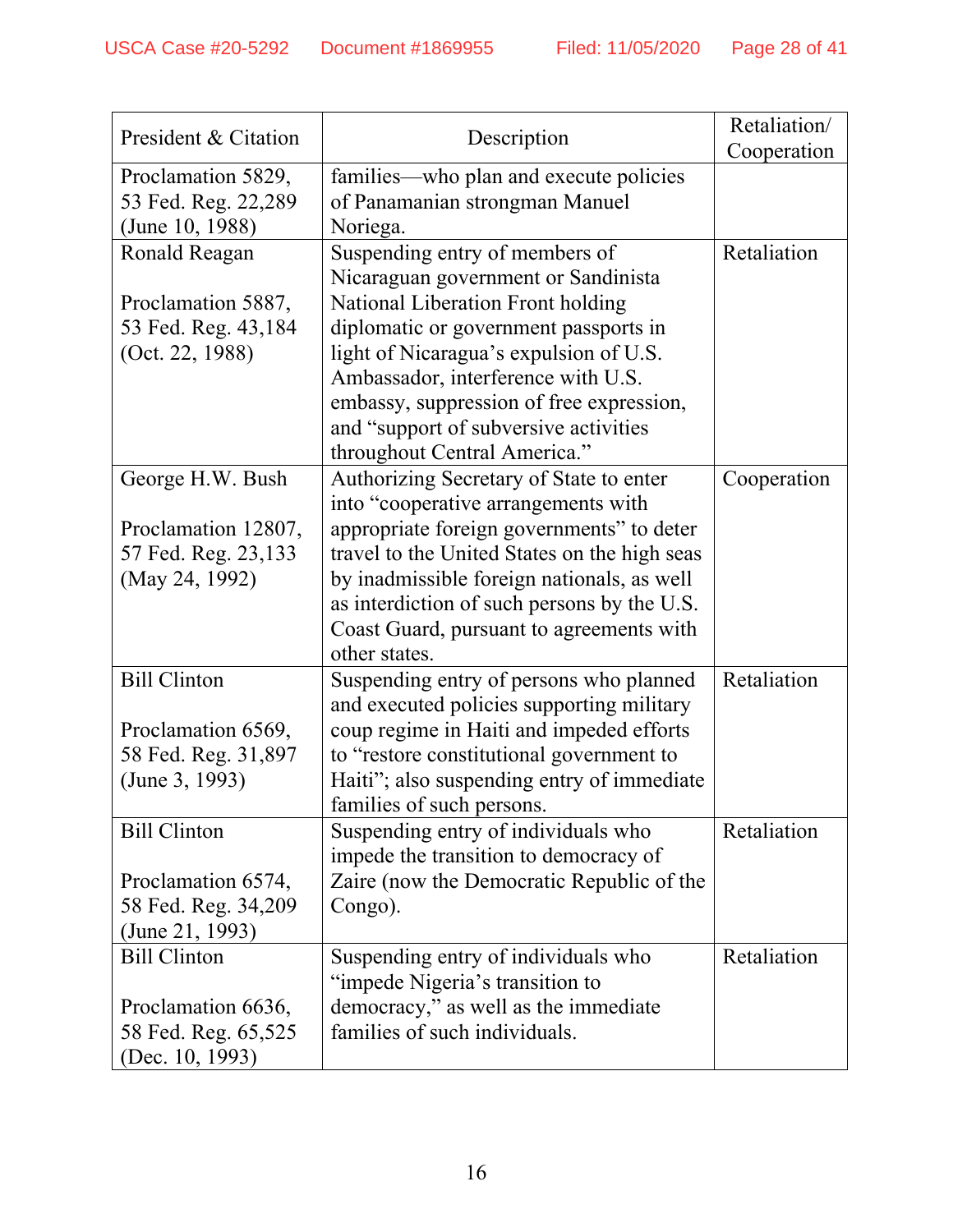| President & Citation                                                                |                                                                                                                                                                                                                                                                                                                                                                    | Retaliation/ |
|-------------------------------------------------------------------------------------|--------------------------------------------------------------------------------------------------------------------------------------------------------------------------------------------------------------------------------------------------------------------------------------------------------------------------------------------------------------------|--------------|
|                                                                                     | Description                                                                                                                                                                                                                                                                                                                                                        | Cooperation  |
| <b>Bill Clinton</b><br>Proclamation 6685,<br>59 Fed. Reg. 24,337<br>(May 7, 1994)   | Suspending entry of participants in regime<br>in Haiti that had gained power through<br>military coup and engaged in human rights<br>abuses; this measure implemented U.N.<br>Security Council Resolution 917 (May 6,<br>1994).                                                                                                                                    | Cooperation  |
| <b>Bill Clinton</b>                                                                 | Suspending entry of persons who planned<br>or executed policies that "impede                                                                                                                                                                                                                                                                                       | Retaliation  |
| Proclamation 6730,<br>59 Fed. Reg. 50,683<br>(Sept. 30, 1994)                       | Liberia's transition to democracy."                                                                                                                                                                                                                                                                                                                                |              |
| <b>Bill Clinton</b><br>Proclamation 6749,<br>59 Fed. Reg. 54,117<br>(Oct. 25, 1994) | Suspending entry of members of Bosnian<br>Serb forces who participated in armed<br>conflict in former Yugoslavia in violation<br>of U.N. Security Council Resolution 942<br>(Sept. 23, 1994) and Resolution 820 (Apr.<br>17, 1993).                                                                                                                                | Cooperation  |
| <b>Bill Clinton</b><br>Proclamation 6925,<br>61 Fed. Reg. 52,233<br>(Oct. 3, 1996)  | Suspending entry of members of regime in<br>Burma who have planned or executed<br>policies that "impeded Burma's transition<br>to democracy," as well as the immediate<br>families of such individuals.                                                                                                                                                            | Retaliation  |
| <b>Bill Clinton</b><br>Proclamation 6958,<br>61 Fed. Reg. 60,007<br>(Nov. 22, 1996) | Suspending entry of members of Sudan<br>government and military, in order to<br>implement U.N. Security Council<br>Resolution 1044 (Jan. 31, 1996) and<br>Resolution 1054 (April 26, 1996), which<br>called upon Sudan to extradite to Ethiopia<br>suspects in an assassination attempt in the<br>capital of Ethiopia against Egyptian<br>president Hosni Mubarak. | Cooperation  |
| <b>Bill Clinton</b><br>Proclamation 7060,<br>62 Fed. Reg. 65,987<br>(Dec. 12, 1997) | Suspending entry of senior officials of<br>National Union for the Total<br>Independence of Angola (UNITA)—a<br>party to longstanding civil strife in that<br>country—and adult immediate relatives,<br>because of these individuals' violation of<br>peace accord; measure taken to implement                                                                      | Cooperation  |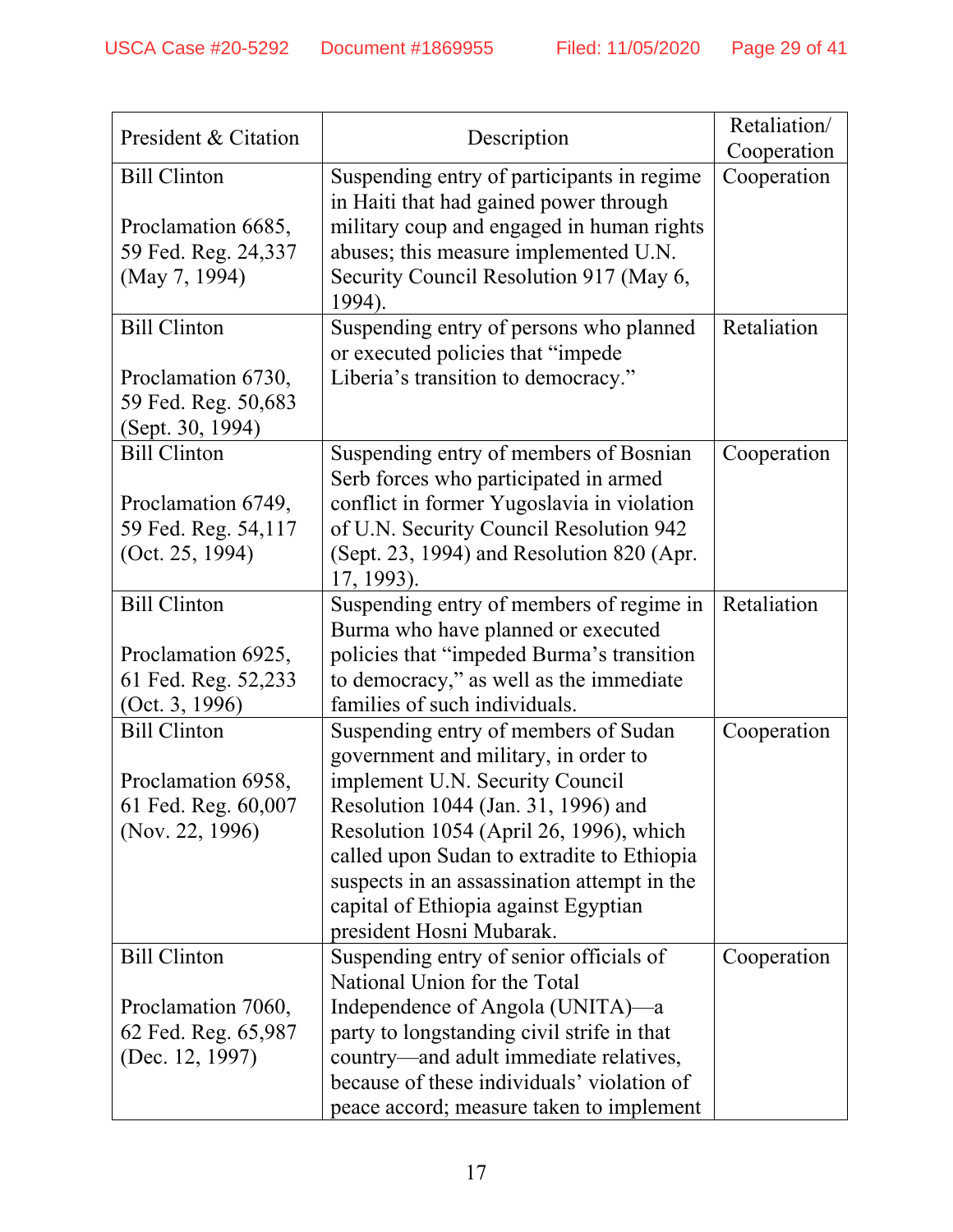| President & Citation                      | Description                                                                            | Retaliation/ |
|-------------------------------------------|----------------------------------------------------------------------------------------|--------------|
|                                           |                                                                                        | Cooperation  |
|                                           | U.N. Security Council Resolution 1127<br>(Aug. 28, 1997), Resolution 1130 (Sept.       |              |
|                                           | 29, 1997), and Resolution 1135 (Oct. 29,                                               |              |
|                                           | 1997).                                                                                 |              |
| <b>Bill Clinton</b>                       | Suspending entry of members of military                                                | Cooperation  |
|                                           | junta in Sierra Leone and their families, to                                           |              |
| Proclamation 7062,                        | implement U.N. Security Council                                                        |              |
| 63 Fed. Reg. 2,871                        | Resolution 1132 (Oct. 8, 1997), which                                                  |              |
| (Jan. 14, 1998)                           | called for restoration of peace in that                                                |              |
|                                           | country.                                                                               |              |
| <b>Bill Clinton</b>                       | Suspending entry of members of                                                         | Cooperation  |
|                                           | government of Federal Republic of                                                      |              |
| Proclamation 7249,                        | Yugoslavia (Serbia and Montenegro),                                                    |              |
| 64 Fed. Reg. 62,561                       | including President Slobodan Milosevic,                                                |              |
| (Nov. 12, 1999)                           | and those closely associated with these                                                |              |
|                                           | persons, in light of the targeting of                                                  |              |
|                                           | civilians for attack by this group and other                                           |              |
|                                           | actions under the jurisdiction of the                                                  |              |
|                                           | International Criminal Tribunal for the                                                |              |
|                                           | former Yugoslavia, as well as the efforts                                              |              |
|                                           | of the members of the Milosevic regime to                                              |              |
|                                           | "obstruct democracy" in the region and                                                 |              |
|                                           | evade sanctions imposed by the United                                                  |              |
|                                           | States and other countries.                                                            |              |
| <b>Bill Clinton</b>                       | Suspending entry of persons who support                                                | Cooperation  |
|                                           | the Revolutionary United Front—a group                                                 |              |
| Proclamation 7359,                        | engaged in civil strife in Sierra Leone-or<br>who "otherwise impede the peace process" |              |
| 65 Fed. Reg. 60,831<br>(Oct. $10, 2000$ ) | in that country, subsequent to U.N.                                                    |              |
|                                           | Security Council Resolution 1132 (Oct. 8,                                              |              |
|                                           | 1997), which called for "peace, stability,                                             |              |
|                                           | and reconciliation"; also suspending entry                                             |              |
|                                           | of "spouses, children of any age, and                                                  |              |
|                                           | parents" of such individuals.                                                          |              |
| George W. Bush                            | Suspending entry of persons threatening to                                             | Cooperation  |
|                                           | undermine international stabilization                                                  |              |
| Proclamation 7452,                        | efforts in the Western Balkans (the former                                             |              |
|                                           | Yugoslavia), or those persons accused or                                               |              |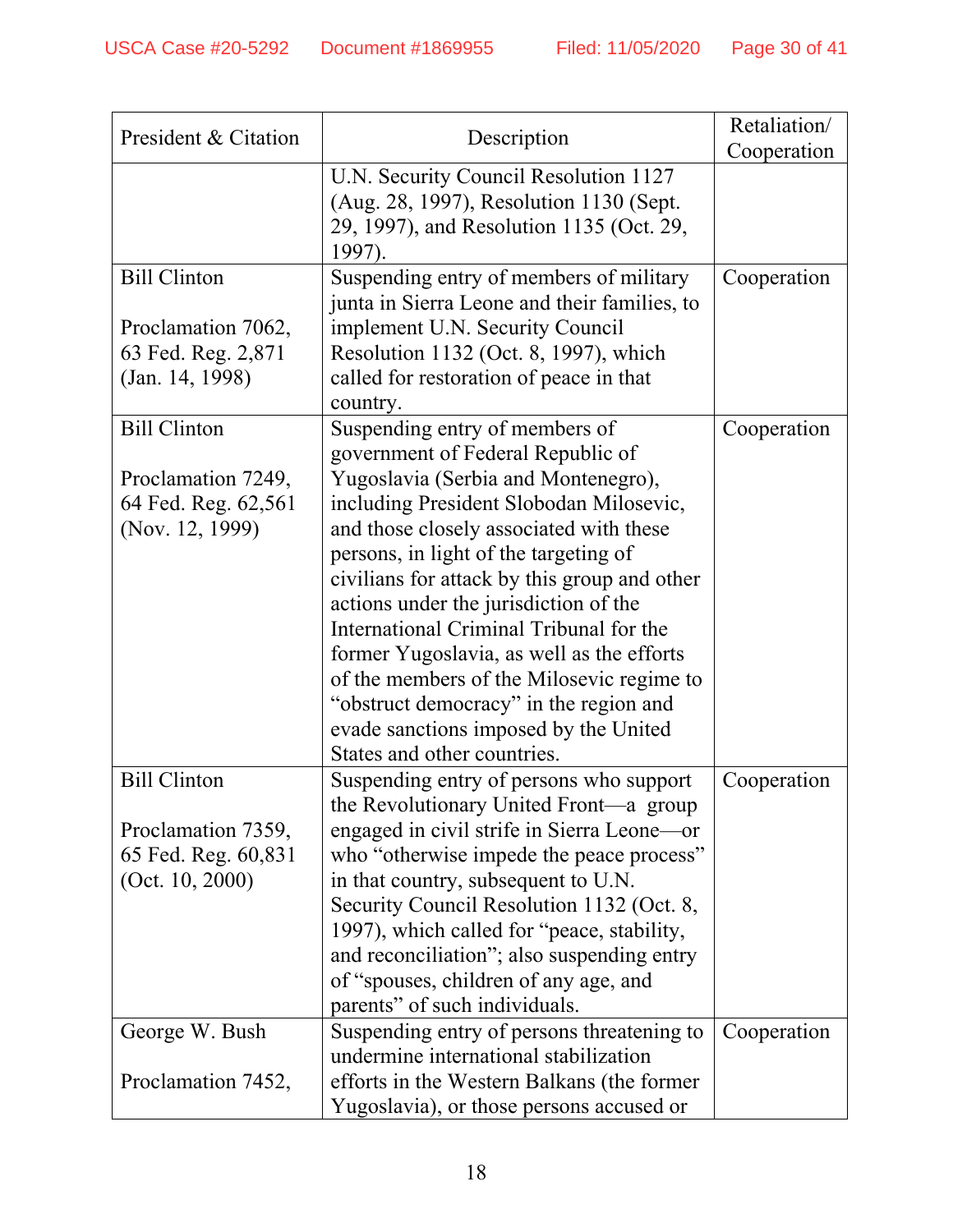|                      |                                              | Retaliation/ |
|----------------------|----------------------------------------------|--------------|
| President & Citation | Description                                  | Cooperation  |
| 66 Fed. Reg. 34,775  | suspected of war crimes or crimes against    |              |
| (June 26, 2001)      | humanity in connection with the armed        |              |
|                      | conflict in that region.                     |              |
| George W. Bush       | Suspending entry of members of               | Retaliation  |
|                      | Zimbabwe government of Robert Mugabe,        |              |
| Proclamation 7524,   | in response to the "political and            |              |
| 67 Fed. Reg. 8,857   | humanitarian crisis [in that country] and    |              |
| (Feb. 22, 2002)      | the continued failure" of that government    |              |
|                      | to support democracy and the rule of law     |              |
| George W. Bush       | Suspending entry of foreign government       | Cooperation  |
|                      | officials and others who have engaged in     |              |
| Proclamation 7750,   | corruption including bribery,                |              |
| 69 Fed. Reg. 2,287   | misappropriation of public funds, and        |              |
| (Jan. 12, 2004)      | election fraud; citing Third Global Forum    |              |
|                      | on Fighting Corruption and Safeguarding      |              |
|                      | Integrity, along with "other                 |              |
|                      | intergovernmental efforts."                  |              |
| George W. Bush       | Suspending entry of officials of Belarus     | Retaliation  |
|                      | who engaged in vote fraud, corruption,       |              |
| Proclamation 8015,   | human rights abuses, or other attempts to    |              |
| 71 Fed. Reg. 28,541  | undermine "democratic institutions or        |              |
| (May 12, 2006)       | impede the transition to democracy" in       |              |
|                      | that country.                                |              |
| George W. Bush       | Suspending entry of present and former       | Retaliation  |
|                      | Syrian government officials who sought to    |              |
| Proclamation 8158,   | undermine Lebanon's sovereignty or           |              |
| 72 Fed. Reg. 36,587  | democratic government, or (through cross-    |              |
| (June 28, 2007)      | reference to Executive Order 13338, 69       |              |
|                      | Fed. Reg. 26,751 (May 11, 2004))             |              |
|                      | facilitated Syria's aid to foreign terrorist |              |
|                      | organizations, including Hamas and           |              |
|                      | Hizballah.                                   |              |
| George W. Bush       | Suspending entry of foreign government       | Cooperation  |
|                      | officials and their spouses who have         |              |
| Proclamation 8342,   | impeded or failed to implement               |              |
| 74 Fed. Reg. 4,093   | "international antitrafficking standards."   |              |
| (Jan. 16, 2009)      |                                              |              |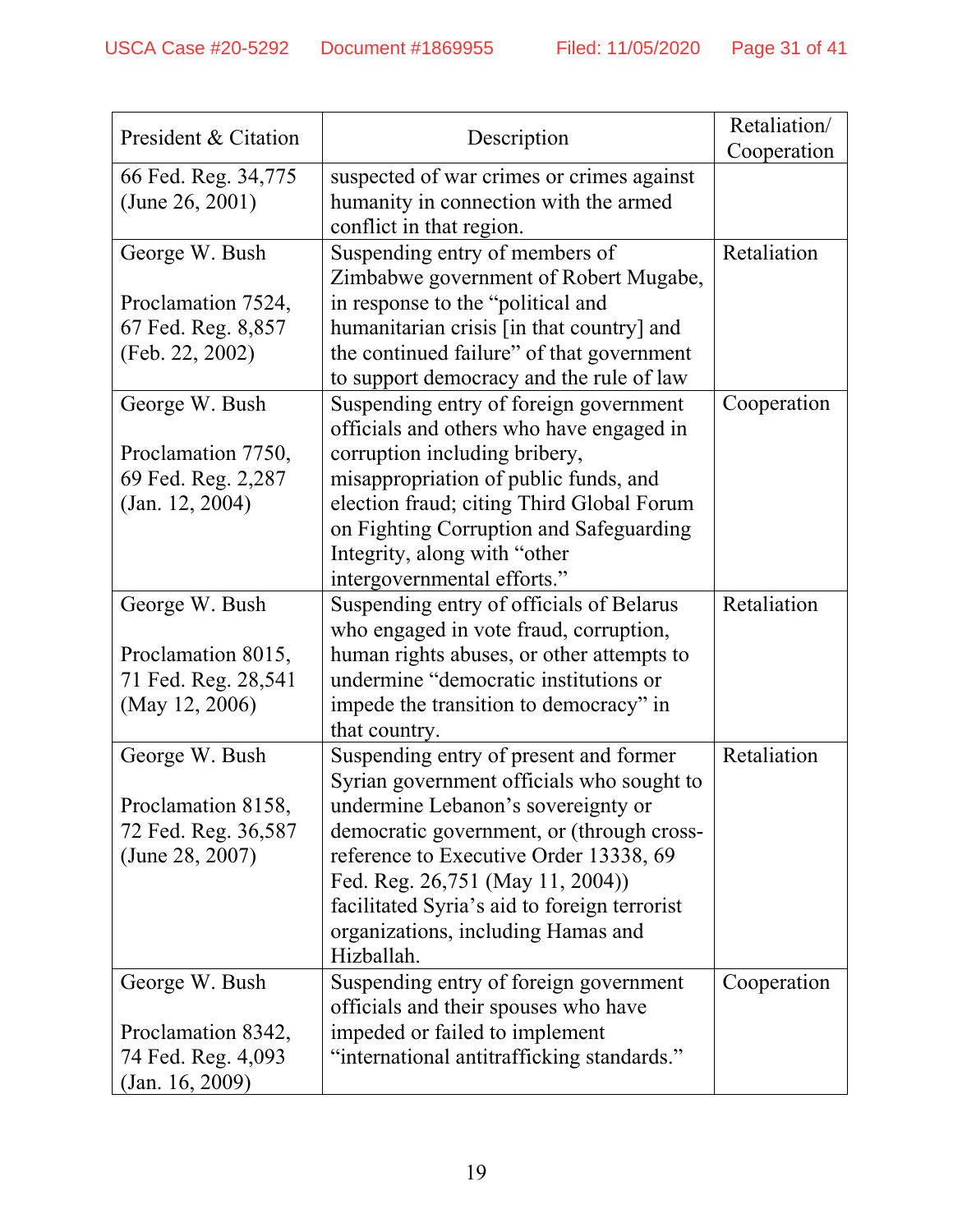|                                            |                                                                                         | Retaliation/ |
|--------------------------------------------|-----------------------------------------------------------------------------------------|--------------|
| President & Citation                       | Description                                                                             | Cooperation  |
| Barack Obama                               | Suspending the entry of traffickers                                                     | Cooperation  |
|                                            | covered by sanctions, travel bans, and                                                  |              |
| Proclamation 8693,                         | other measures under U.N. Security                                                      |              |
| 76 Fed. Reg., 44,751                       | Council Resolution 2331 (2016), which                                                   |              |
| (July 24, 2011)                            | implemented the U.N. Convention on                                                      |              |
|                                            | Transnational Organized Crime and the                                                   |              |
|                                            | Protocol to Prevent, Suppress and Punish                                                |              |
|                                            | Trafficking in Persons.                                                                 |              |
| Barack Obama                               | Suspending entry of persons who engaged                                                 | Cooperation  |
|                                            | in "war crimes, crimes against humanity                                                 |              |
| Proclamation 8697,<br>76 Fed. Reg. 49,277, | or other serious violations of human                                                    |              |
| $\S 1$ (Aug. 4, 2011)                      | rights."                                                                                |              |
| <b>Barack Obama</b>                        | Suspending entry of persons who have                                                    | Retaliation  |
|                                            | sold, leased, provided material support for,                                            |              |
| Exec. Order No.                            | or operated information and                                                             |              |
| 13606, 77 Fed. Reg.                        | communications technology used by the                                                   |              |
| 24,571, § 4 (Apr. 22,                      | respective Governments of Iran or Syria to                                              |              |
| 2012)                                      | engage in "serious human rights abuses"                                                 |              |
|                                            | against the people of said countries.                                                   |              |
| Barack Obama                               | Suspending entry of persons who evaded                                                  | Retaliation  |
|                                            | U.S. sanctions regarding Iran and Syria.                                                |              |
| Exec. Order No.                            |                                                                                         |              |
| 13608, 77 Fed. Reg.                        |                                                                                         |              |
| 26,409, § 4 (May 1,                        |                                                                                         |              |
| 2012)                                      |                                                                                         |              |
| Barack Obama                               | Suspending entry of individuals who have                                                | Retaliation  |
| Exec. Order No.                            | undermined "peace, security, or stability"<br>of Burma, led or assisted in human rights |              |
| 13619, 77 Fed. Reg.                        | abuses in Burma, or aided arms trade                                                    |              |
| 41,243, § 5 (Jul. 11,                      | between Burma and North Korea.                                                          |              |
| 2012)                                      |                                                                                         |              |
| Barack Obama                               | Suspending entry of individuals who                                                     | Retaliation  |
|                                            | provided technology and other                                                           |              |
| Exec. Order No.                            | instrumentalities to Iran's government for                                              |              |
| 13628, 77 Fed. Reg.                        | abuses of the human rights of the Iranian                                               |              |
| 62,139, § 10 (Oct. 9,                      | people.                                                                                 |              |
| 2012)                                      |                                                                                         |              |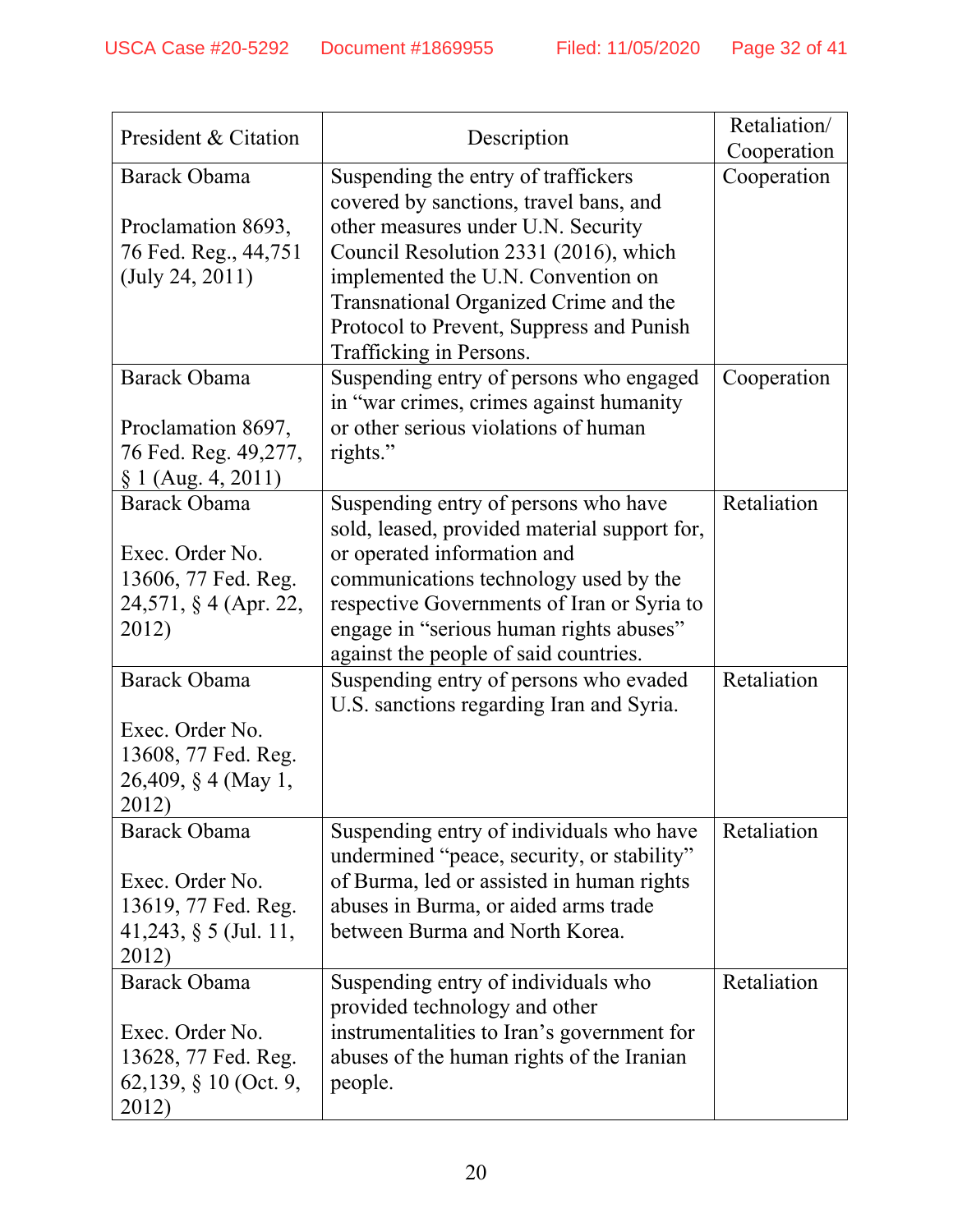| President & Citation    | Description                                  | Retaliation/ |
|-------------------------|----------------------------------------------|--------------|
|                         |                                              | Cooperation  |
| Barack Obama            | Suspending entry of person who "asserted"    | Retaliation  |
|                         | governmental authority [in the Crimea]       |              |
| Exec. Order No.         | without the authorization of the             |              |
| 13660, 79 Fed. Reg.     | Government of Ukraine" and thus              |              |
| 13,493, § 2 (Mar. 6,    | undermined its "peace, security, stability,  |              |
| 2014)                   | sovereignty, and territorial integrity."     |              |
| Barack Obama            | Suspending entry of leaders of armed         | Cooperation  |
|                         | groups and others in Central African         |              |
| Exec. Order No.         | Republic responsible for "targeting of       |              |
| 13667, 79 Fed. Reg.     | women, children, or any civilians through    |              |
| 28,387, § 4 (May 12,    | acts of violence (including killing,         |              |
| 2014)                   | maiming, torture, or rape or other sexual    |              |
|                         | violence)" as well as "abduction, forced     |              |
|                         | displacement, or attacks on schools,         |              |
|                         | hospitals, religious sites, or locations     |              |
|                         | where civilians are seeking refuge"; citing  |              |
|                         | threats to "peace, security, [and] stability |              |
|                         | of the Central African Republic and          |              |
|                         | neighboring states", as addressed by U.N.    |              |
|                         | Security Council Resolutions 2121 (Oct.      |              |
|                         | 10, 2013), Resolution 2127 (Dec. 5, 2013),   |              |
|                         | and Resolution 2134 (Jan. 28, 2014).         |              |
| <b>Barack Obama</b>     | Suspending entry of persons connected to     | Retaliation  |
|                         | government of North Korea or communist       |              |
| Exec. Order No.         | party in that country.                       |              |
| 13687, 80 Fed. Reg.     |                                              |              |
| 819, § 4 (Jan. 2,       |                                              |              |
| 2015)                   |                                              |              |
| Barack Obama            | Suspending entry of present and former       | Retaliation  |
|                         | officials of government of Venezuela and     |              |
| Exec. Order No.         | associated individuals, in connection with   |              |
| 13692, 80 Fed. Reg.     | efforts to deter violence, human rights      |              |
| 12,747, $\S$ 2 (Mar. 8, | abuses, corruption, and attempts to          |              |
| 2015)                   | undermine democracy.                         |              |
| Barack Obama            | Suspending entry of foreign nationals who    | Retaliation  |
|                         | have engaged in "malicious cyber-enabled     |              |
| <b>Executive Order</b>  | activities" directed against U.S. critical   |              |
| 13694, 80 Fed. Reg.     | infrastructure, financial sector, computer   |              |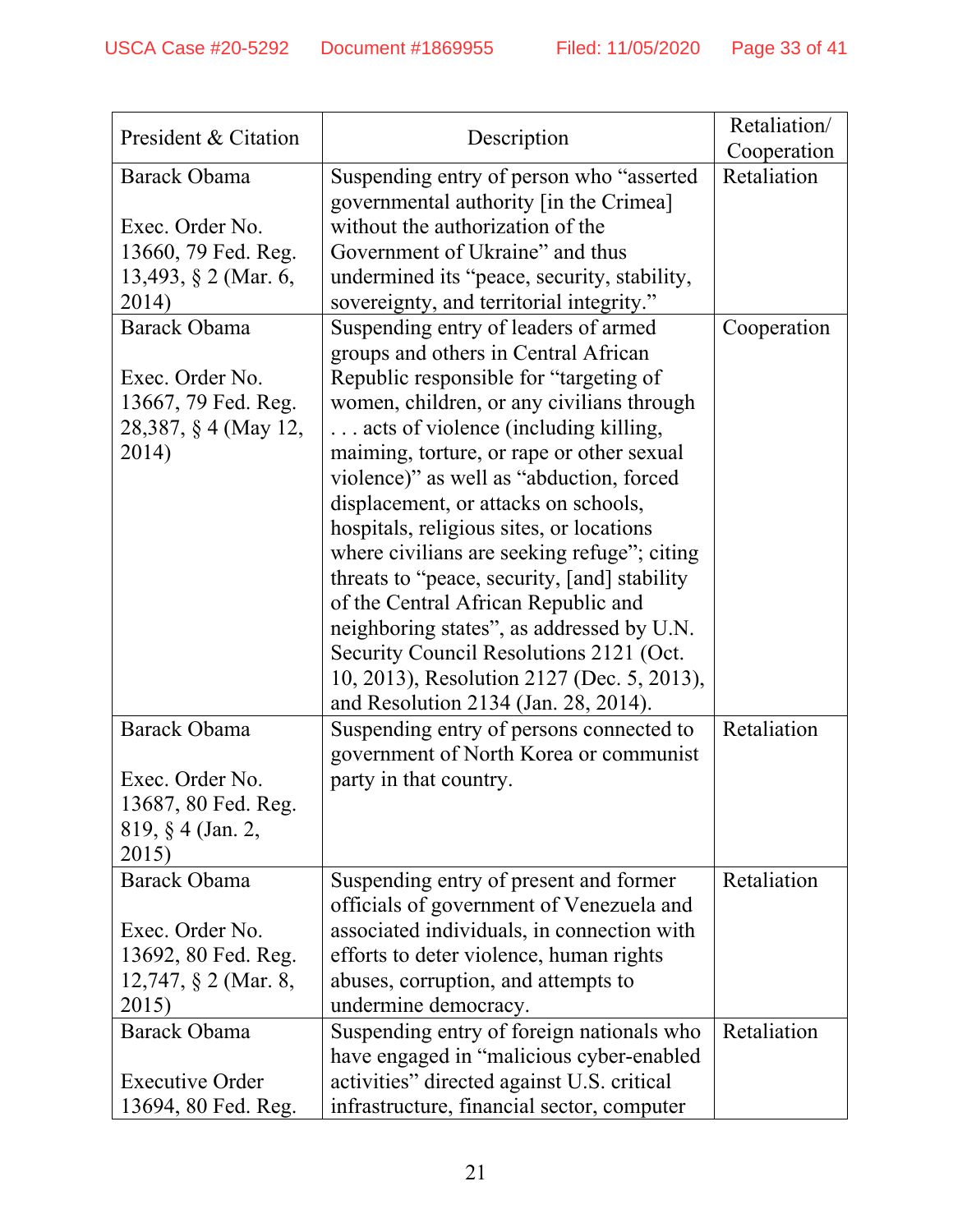| President & Citation                                                                            | Description                                                                                                                                                                                                                                                                                                                                                                                                                                                                                                                                                                                                                                                      | Retaliation/ |
|-------------------------------------------------------------------------------------------------|------------------------------------------------------------------------------------------------------------------------------------------------------------------------------------------------------------------------------------------------------------------------------------------------------------------------------------------------------------------------------------------------------------------------------------------------------------------------------------------------------------------------------------------------------------------------------------------------------------------------------------------------------------------|--------------|
| 18,077, § 4 (Apr. 1,<br>2015)                                                                   | networks, or intellectual property, as part<br>of response to declared national<br>emergency to address an "unusual and<br>extraordinary threat to the national<br>security, foreign policy, and economy of<br>the United States"; a follow-up order,<br>Executive Order 13757, 82 Fed. Reg. 1<br>(Dec. 28, 2016), targeted Russian state<br>agencies, such as the Russian Main<br>Intelligence Directorate and Federal<br>Security Service.                                                                                                                                                                                                                     | Cooperation  |
| <b>Barack Obama</b><br>Exec. Order No.<br>13712, 80 Fed. Reg.<br>73,633, § 2 (Nov. 22,<br>2015) | Suspending entry of persons who threaten<br>the "peace, security, and stability" of<br>Burundi through crimes such as the<br>"targeting of women, children, or any<br>civilians through acts of violence<br>(including killing, maiming, torture, or<br>rape or other sexual violence)"; this action<br>was a precursor to steps taken by the<br>United Nations, which in July, 2016<br>passed U.N. Security Council Resolution<br>2303, authorizing the U.N. Secretary<br>General to assign a police component to<br>monitor the civil conflict in Burundi and<br>report back periodically to the Security<br>Council on the dire situation in that<br>country. | Cooperation  |
| <b>Barack Obama</b><br>Exec. Order No.<br>13685, 79 Fed. Reg.<br>77,357, § 3 (Dec. 19,<br>2015) | Suspending entry of persons controlling<br>entities operating in the Crimea region of<br>Ukraine, in response to "Russian"<br>occupation of the Crimea region."                                                                                                                                                                                                                                                                                                                                                                                                                                                                                                  | Retaliation  |
| Barack Obama<br>Exec. Order No.<br>13722, 81 Fed. Reg.                                          | Suspending entry of any person who has<br>aided North Korea government's nuclear<br>program or other programs that provide<br>financial support for that government's<br>policies.                                                                                                                                                                                                                                                                                                                                                                                                                                                                               | Retaliation  |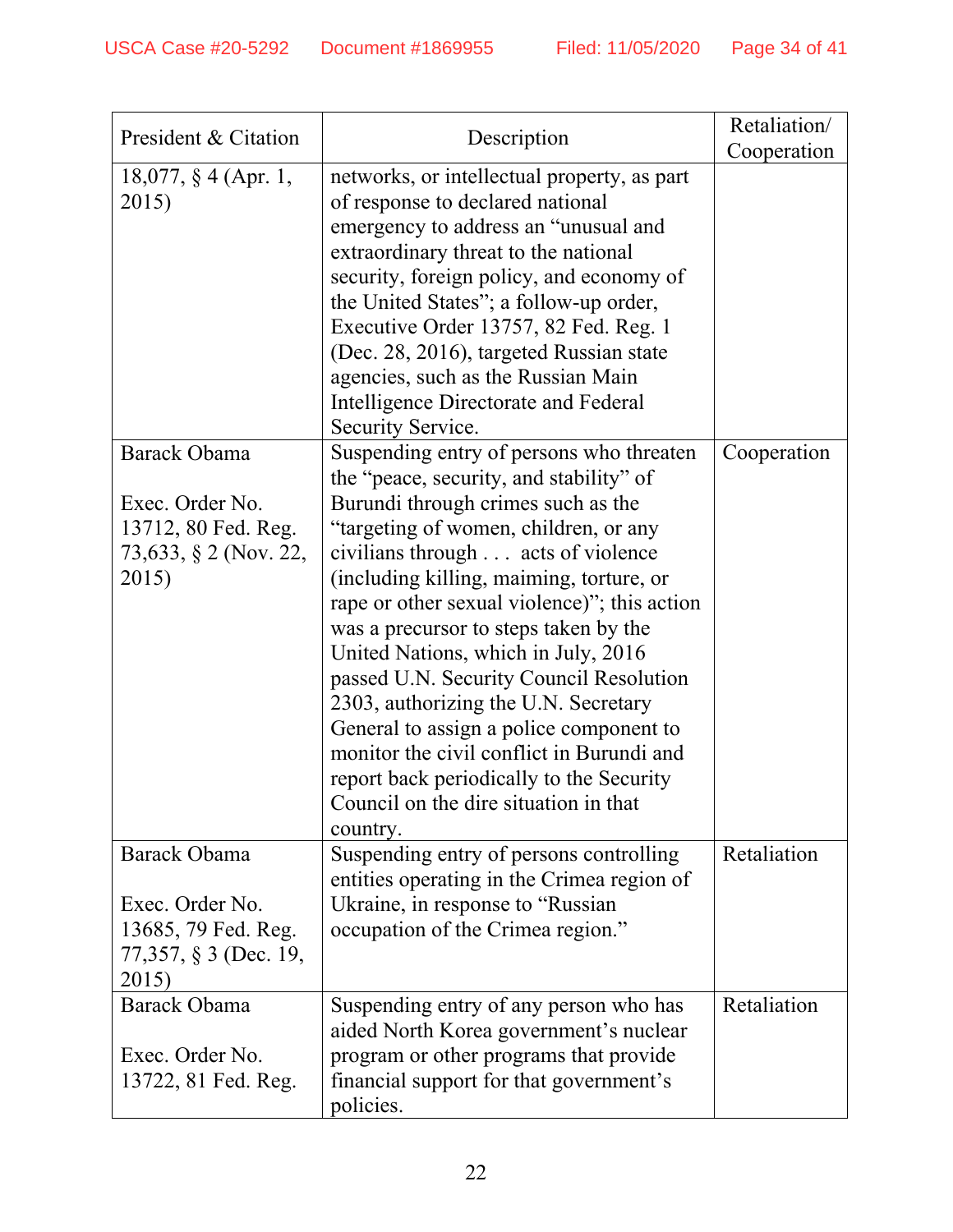| President & Citation                                                           | Description                                                                                                                                                                                                                                                                                            | Retaliation/<br>Cooperation |
|--------------------------------------------------------------------------------|--------------------------------------------------------------------------------------------------------------------------------------------------------------------------------------------------------------------------------------------------------------------------------------------------------|-----------------------------|
| 14,943, § 4 (Mar. 15,<br>2016)                                                 |                                                                                                                                                                                                                                                                                                        |                             |
| Barack Obama                                                                   | Expands Exec. Order 13566 (Feb. 25,<br>2011), by suspending entry of those who                                                                                                                                                                                                                         | Cooperation                 |
| Exec. Order No.<br>13726, 81 Fed. Reg.<br>23559, §2 (Apr. 19,                  | have violated arms embargo imposed on<br>factions within Libya by U.N. Security<br>Council Resolution 1970 (2011), or                                                                                                                                                                                  |                             |
| 2016)                                                                          | otherwise threatened "peace, security,<br>stability, sovereignty, democratic<br>transition, and territorial integrity" of<br>Libya.                                                                                                                                                                    |                             |
| Donald Trump                                                                   | Suspending entry of nationals from several<br>countries, including Iran, Libya, North                                                                                                                                                                                                                  | Retaliation                 |
| Proclamation 9645,<br>82 Fed. Reg. 45,161<br>(Sept. 24, 2017)                  | Korea, Syria, and Yemen (as well as<br>members of Venezuela government and<br>their families and associates) to address<br>"inadequacies" in covered states' vetting<br>of visa applicants.                                                                                                            |                             |
| Donald Trump<br>Proclamation 9822,<br>83 Fed. Reg. 57,661<br>(Nov. $9, 2018$ ) | Authorizing Attorney General and<br>Secretary of Homeland Security to issue<br>rule barring grant of asylum to a person<br>who crosses the southern border at a point<br>not officially designated for entry;<br>asserting that Proclamation will "facilitate"<br>ongoing negotiations with Mexico and | Cooperation                 |
|                                                                                | other countries regarding appropriate<br>cooperative arrangements" on refugee<br>flows. $7$                                                                                                                                                                                                            |                             |

<sup>7</sup> Earlier this year, the Ninth Circuit affirmed the district court's grant of a preliminary injunction enjoining enforcement of the interim final rule authorized by the November 2018 Proclamation. *See East Bay Sanctuary Covenant v. Trump*, 950 F.3d 1242, 1261 (9th Cir. 2020). According to the Ninth Circuit, the interim final rule "conflicts with the plain congressional intent instilled in 8 U.S.C. § 1158(a), and is therefore 'not in accordance with law,' 5 U.S.C. § 706(2)(A)." *Id.* at 1273; *see also O.A. v. Trump*, 404 F. Supp. 3d 109 (D.D.C. 2019) (certifying class challenging interim final rule). Section 1158(a) states that an undocumented migrant may apply for asylum when arriving in the United States, "whether or not at a designated port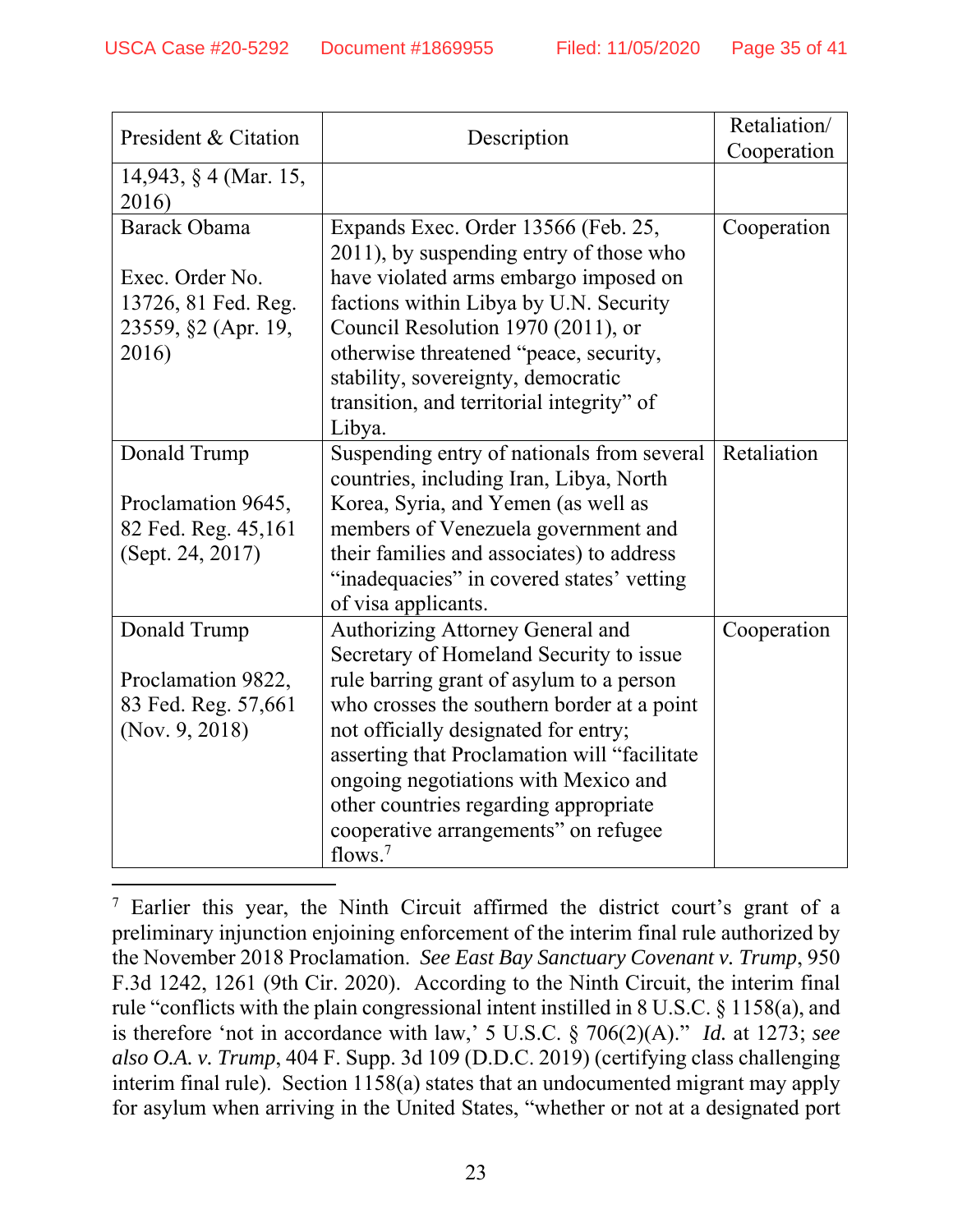| President & Citation                                                                                                                                                                                                                                                              | Description                                                                                                                                                                                                                                                                                                                                         | Retaliation/<br>Cooperation |
|-----------------------------------------------------------------------------------------------------------------------------------------------------------------------------------------------------------------------------------------------------------------------------------|-----------------------------------------------------------------------------------------------------------------------------------------------------------------------------------------------------------------------------------------------------------------------------------------------------------------------------------------------------|-----------------------------|
| Donald Trump<br>Proclamation 9945,<br>84 Fed. Reg. 53,991<br>(Oct. 9, 2019)                                                                                                                                                                                                       | Suspending entry into United States of<br>immigrants who cannot show that they<br>will be covered by approved health<br>insurance within 30 days of entry, unless<br>they possess financial resources to pay for<br>foreseeable medical costs.                                                                                                      | [Enjoined]                  |
| Donald Trump<br>Proclamation 9983,<br>85 Fed. Reg. 6699<br>(Feb. 5, 2020)                                                                                                                                                                                                         | Suspending the entry of certain nationals<br>from several countries, including Eritrea,<br>Nigeria, Myanmar, Kyrgyzstan, Tanzania,<br>and Sudan because "deficiencies in<br>sharing terrorist, criminal, or identity<br>information."                                                                                                               | Retaliation                 |
| Donald Trump<br>Proclamations: 9984,<br>85 Fed. Reg. 6709<br>(Feb. 5, 2020); 9992,<br>85 Fed. Reg. 12,855<br>(Mar. 4, 2020); 9993,<br>85 Fed. Reg. 15,045<br>(Mar. 16, 2020);<br>9996, 85 Fed. Reg.<br>15,341 (Mar. 18,<br>2020); 10041, 85 Fed.<br>Reg. 31,933 (May 28,<br>2020) | Suspending entry of foreign nationals who<br>had been in certain countries that pose a<br>high risk of coronavirus transmission in<br>the previous fourteen days. Each<br>proclamation addressed persons from<br>different countries: China, Iran, Schengen<br>Area (26 European states), United<br>Kingdom and Republic of Ireland, and<br>Brazil. | sui generis                 |
| Donald Trump<br>Proclamation 10014,<br>85 Fed. Reg. 23,441<br>(Apr. 27, 2020)                                                                                                                                                                                                     | Suspending issuance of green cards to<br>immigrants residing outside of the United<br>States, ostensibly to protect labor markets<br>during the pandemic. One aspect of                                                                                                                                                                             | N/A                         |

of arrival." *Amici Curiae* submitted a brief to the District Court in *East Bay* supporting the challenge to the interim final rule authorized by the November 2018 Proclamation. *See* Brief of Professors of Immigration Law as *Amici Curiae* in Support of Plaintiffs, *East Bay Sanctuary Covenant v. Trump*, No. 3:18-cv-06810- JST (N.D. Ca. Dec. 5, 2018), ECF No. 79.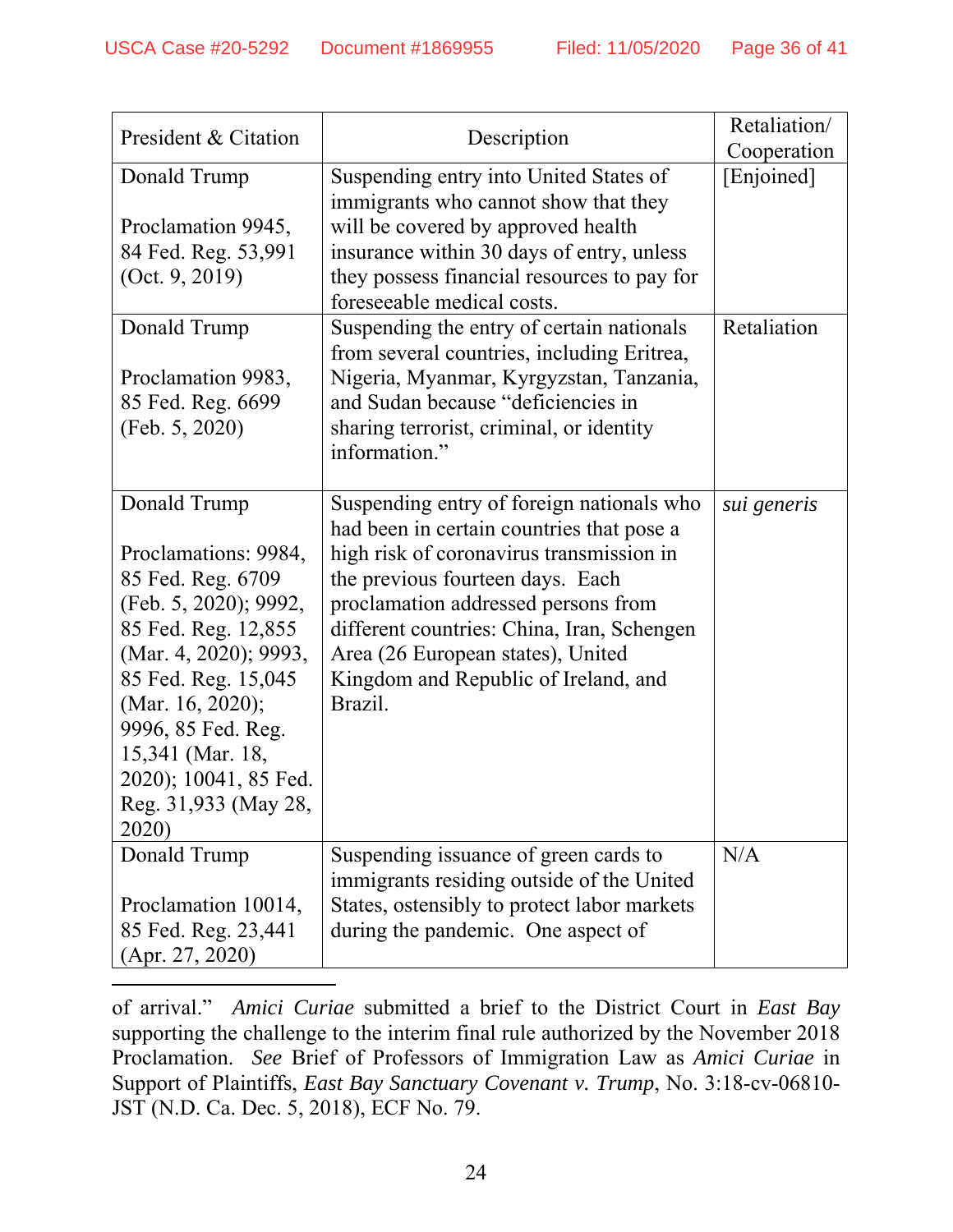| President & Citation | Description                                             | Retaliation/<br>Cooperation |
|----------------------|---------------------------------------------------------|-----------------------------|
|                      | Proclamation 10052 was extending<br>Proclamation 10014. |                             |

### **III. Proclamation 10052 Has No Cooperative or Retaliatory Element**

As this comprehensive chart demonstrates, past  $\S 1182(f)$  proclamations entail either retaliation against or cooperation with foreign governments. None prior to the enjoined health insurance proclamation address a purely domestic issue such as restricting employment access to U.S. Citizens, a goal unmoored from a nexus with a foreign government. Emphasizing its lack of any foreign-facing anchor, Proclamation 10052 on its face and in practice is sovereign-blind, indifferent to whether the visa applicant arrives from America's closest ally or greatest foe, from a neighboring nation or from the other side of the globe. Instead, the Proclamation embraces a perspective that only two very recent President Trump proclamations had previously taken: all foreign nationals are the same regardless of country of origin or nationality. No President before President Trump had exercised his § 1182(f) authority in such a manner, and even President Trump waited more than three years to attempt it and has only attempted it twice (one of which has already been enjoined). Thus, Proclamation 10052 fundamentally exceeds the scope of § 1182(f) authority contemplated by any previous President or approved by any federal court before the district court here.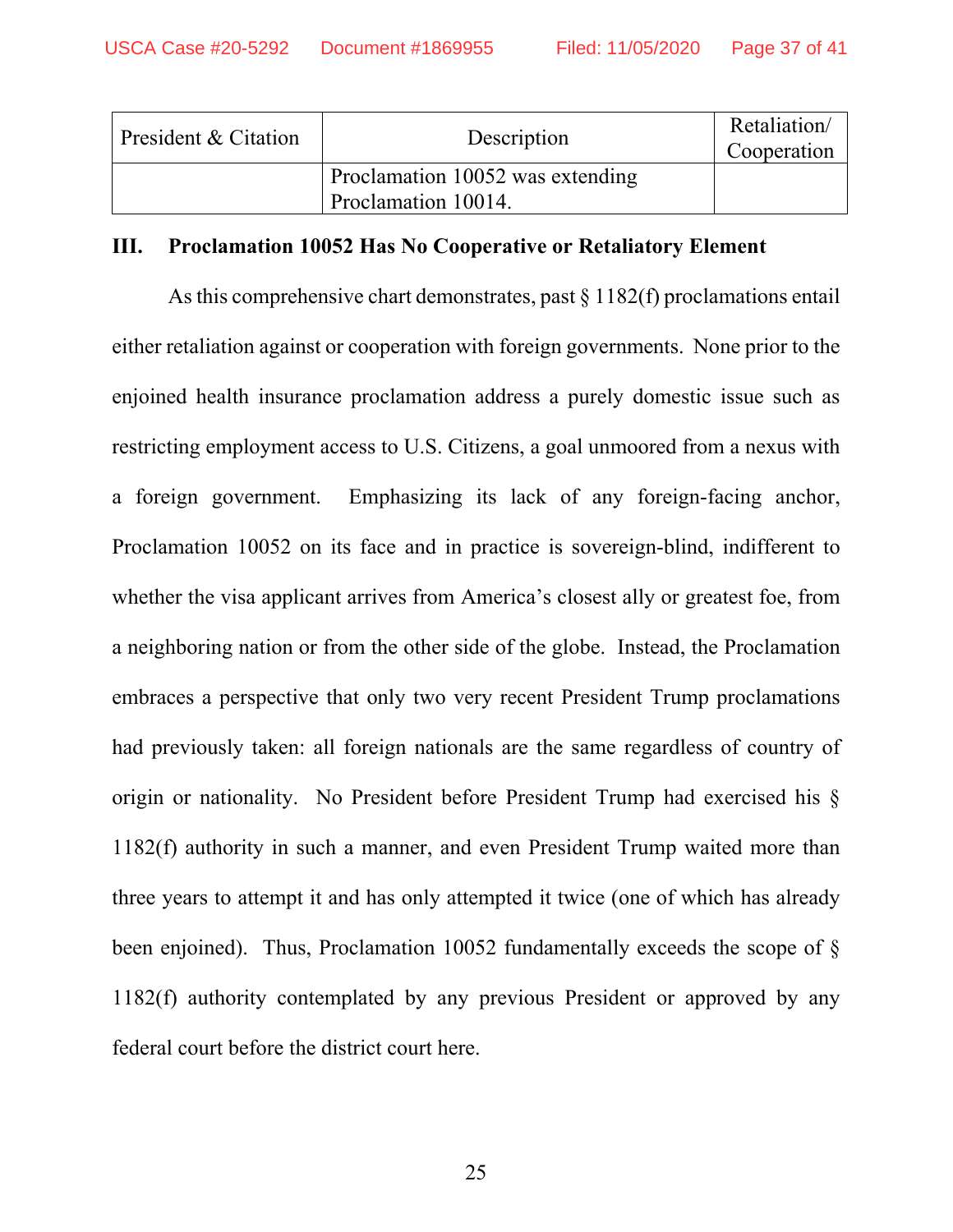A judge in the Northern District of California recently embraced this analysis when enjoining Proclamation 10052. *See Nat'l Assoc. of Mfrs.*, 2020 U.S. Dist. LEXIS 182267. Specifically, the court there relied upon a brief nearly identical to this one, filed by *amici curiae* here, in holding that the Proclamation exceeded the authority that Congress had delegated to the President under § 1182(f). *Id.* at \*22 n.3. In the instant matter, the District Court ignored longtime executive branch practice when it dismissed the foreign/domestic distinction and deferred to the President's actions. *See Gomez v. Trump*, No. 20-cv-1419, 2020 U.S. Dist. LEXIS 163352, at \*76–78 (D.D.C. Sept. 4, 2020). For the reasons described above, that deference is not appropriate here.

### **CONCLUSION**

For these reasons, this Court should reverse the district court's decision.

Dated: November 5, 2020 Respectfully submitted,

By: <u>/s/ Laura McNally</u>

 Laura McNally Neil Nandi 321 N. Clark St., Suite 2300 Chicago, IL 60654 (312) 464-3100 lmcnally@loeb.com nnandi@loeb.com

 Peter S. Margulies Roger Williams University School of Law 10 Metacom Avenue Bristol, RI 02809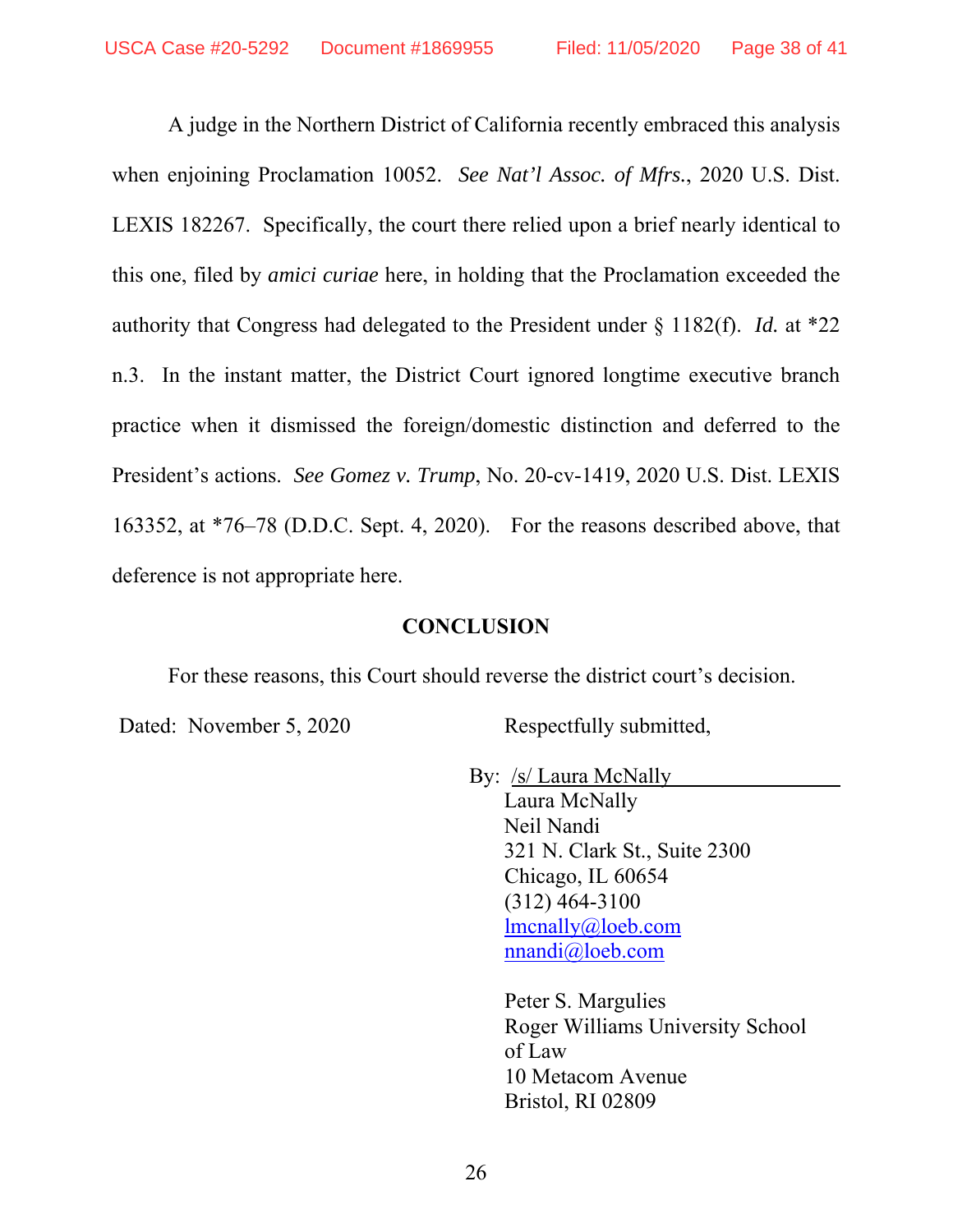(401) 254-4564 pmargulies@rwu.edu

 Shoba Sivaprasad Wadhia Penn State Law 252E Lewis Katz Building University Park, PA 16802 (814) 865-3823 ssw11@psu.edu

*Attorneys for Amici Curiae Immigration Law Professors*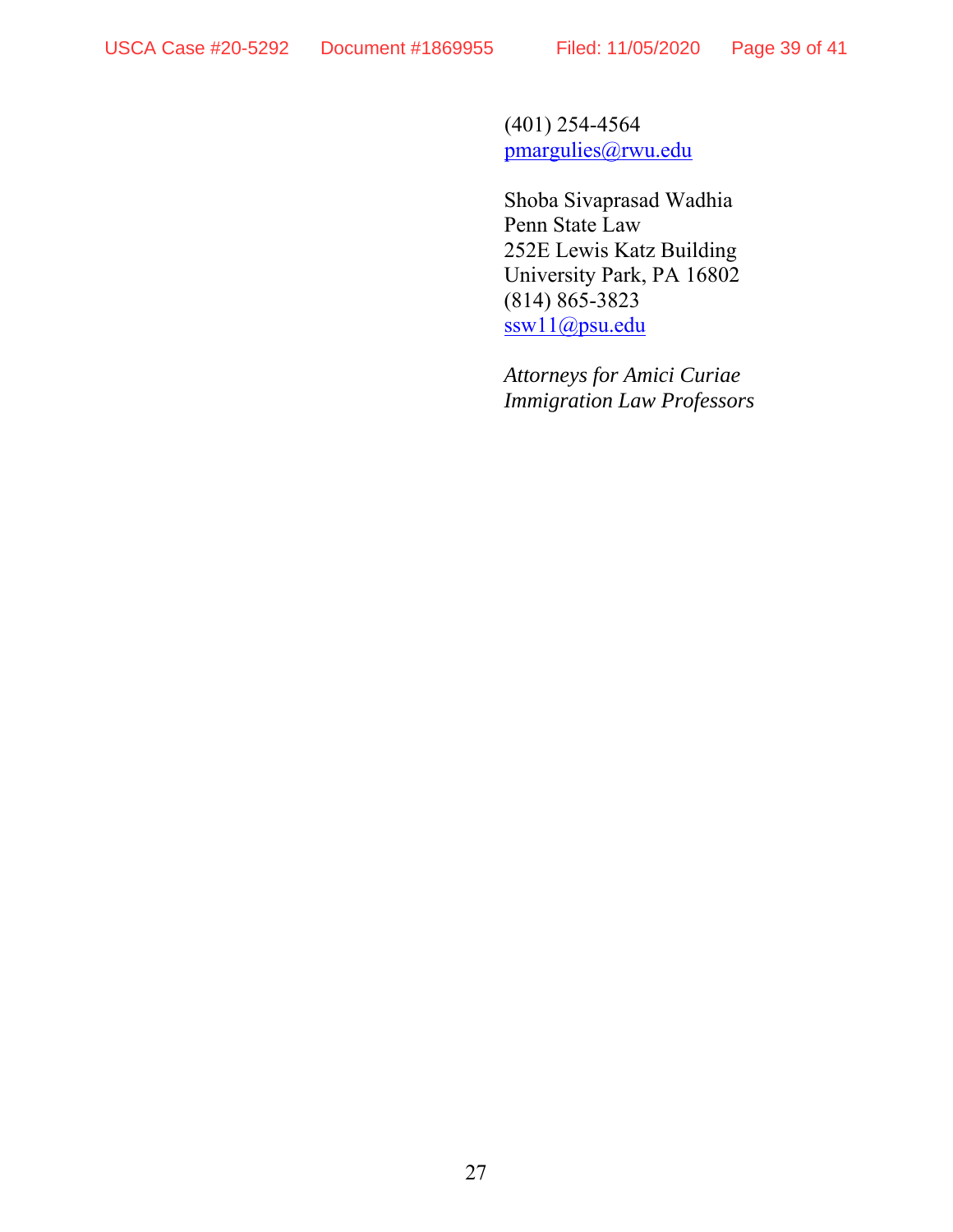## **CERTIFICATE OF COMPLIANCE**

1. Pursuant to Fed. R. App. P. (32)(g)(1) this document complies with the type-volume limit of Fed. R. App. P. 29(a)(5) and 32(a)(7)(B)(i) because, excluding the parts of the document exempted by Fed. R. App. P. 32(f) and D.C. Cir. R. 32(e)(1), this document contains 6,325 words.

2. This document complies with the typeface requirements of Fed. R. App. P. 32(a)(5) and the type-style requirements of Fed. R. App. P. 32(a)(6) because this document has been prepared in a proportionally spaced typeface using Microsoft Word 2016 in 14-point Times New Roman font.

November 5, 2020 /s/ Laura McNally Laura McNally

> *Attorney for Amici Curiae Immigration Law Professors*